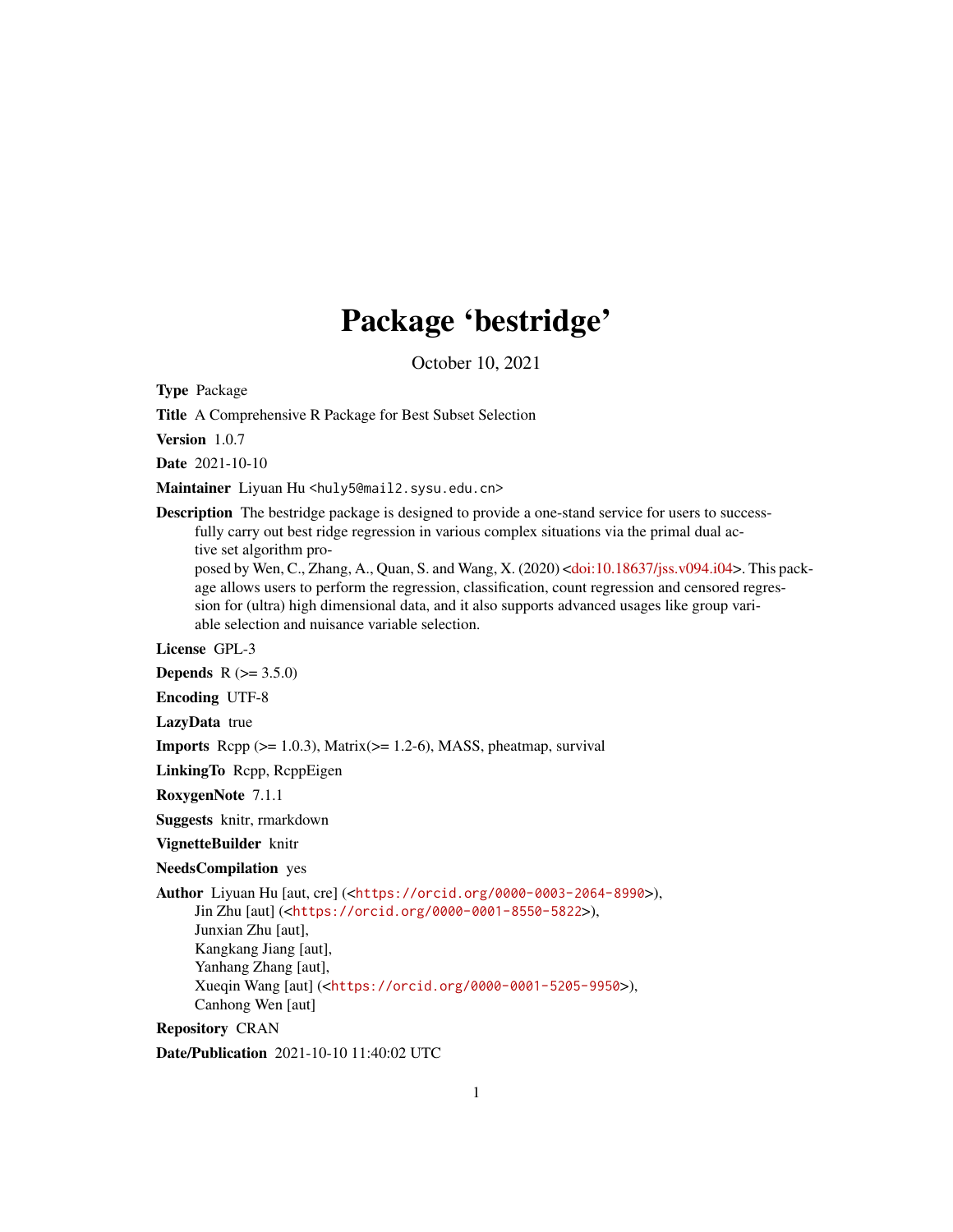### <span id="page-1-0"></span>R topics documented:

| Index | 25 |
|-------|----|
|       |    |
|       |    |
|       |    |
|       |    |
|       |    |
|       |    |
|       |    |
|       |    |
|       |    |
|       |    |
|       |    |
|       |    |
|       |    |
|       |    |
|       |    |
|       |    |

bestridge-package *bestridge: A Comprehensive R Package for Best Subset Selection*

#### Description

The bestridge package is designed to provide a one-stand service for users to successfully carry out best ridge regression in various complex situations via the primal dual active set algorithm proposed by Wen, C., Zhang, A., Quan, S. and Wang, X. (2020) <doi:10.18637/jss.v094.i04>. This package allows users to perform the regression, classification, count regression and censored regression for (ultra) high dimensional data, and it also supports advanced usages like group variable selection and nuisance variable selection.

#### Author(s)

Liyuan Hu, Kangkang Jiang, Yanhang Zhang, Jin Zhu and Xueqin Wang, Canhong Wen.

#### References

Wen, C., Zhang, A., Quan, S. and Wang, X. (2020). BeSS: An R Package for Best Subset Selection in Linear, Logistic and Cox Proportional Hazards Models, *Journal of Statistical Software*, Vol. 94(4). doi:10.18637/jss.v094.i04.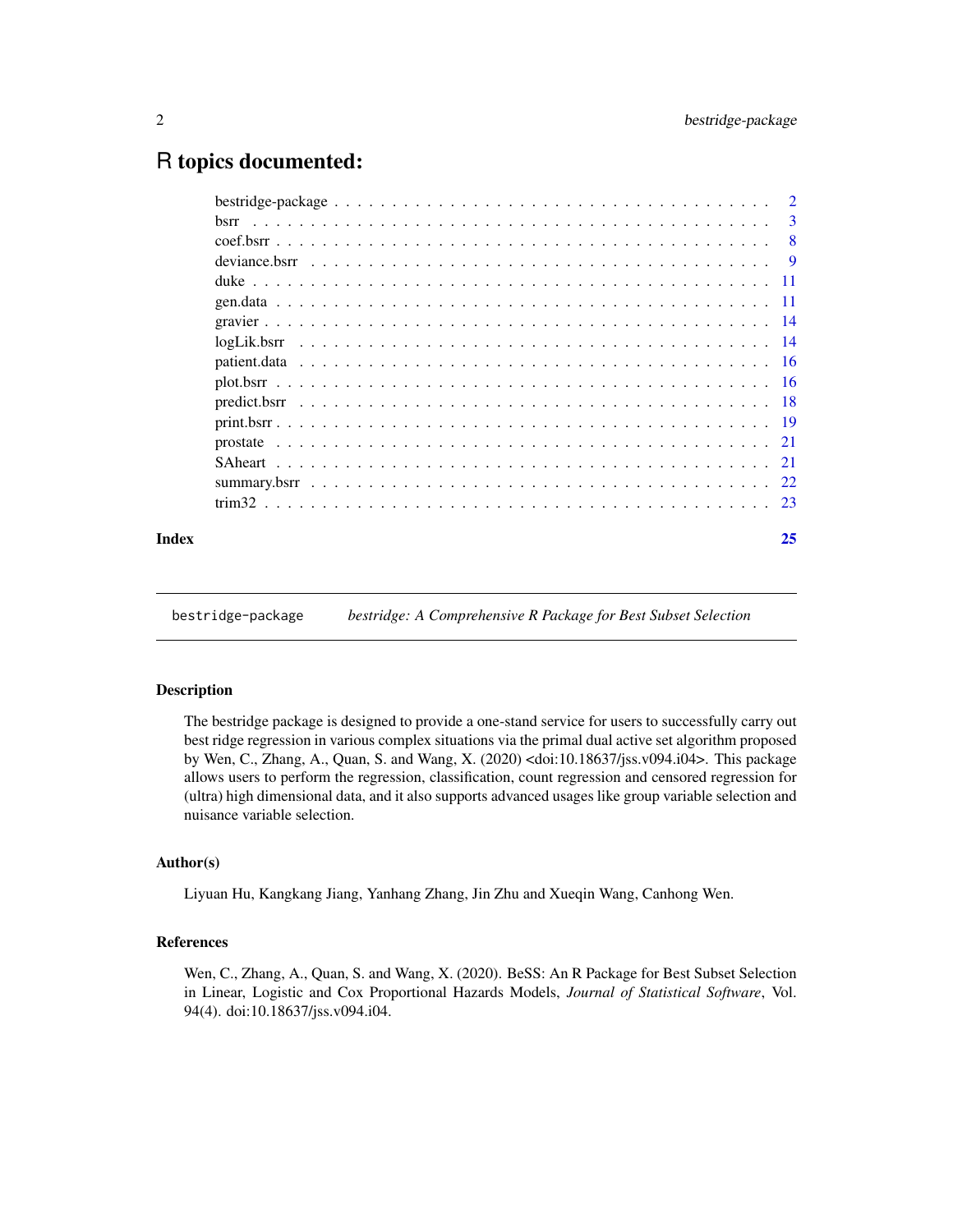<span id="page-2-1"></span><span id="page-2-0"></span>Best subset ridge regression for generalized linear model and Cox's proportional model.

#### Usage

```
bsrr(
 x,
 y,
  family = c("gaussian", "binomial", "poisson", "cox"),
  method = c("pgsection", "sequential", "psequential"),
  tune = c("gic", "ebic", "bic", "aic", "cv"),
  s.list,
  lambda.list = 0,s.min,
  s.max,
  lambda.min = 0.001,
  lambda.max = 100,nlambda = 100,
  always.include = NULL,
  screening.num = NULL,
  normalize = NULL,
 weight = NULL,max.iter = 20,
 warm.start = TRUE,
  nfolds = 5,
 group.index = NULL,
  seed = NULL
)
```
### Arguments

| $\times$ | Input matrix, of dimension $n \times p$ ; each row is an observation vector and each<br>column is a predictor/feature/variable.                                                                                                                                          |
|----------|--------------------------------------------------------------------------------------------------------------------------------------------------------------------------------------------------------------------------------------------------------------------------|
| У        | The response variable, of n observations. For family = "binomial" should be<br>a factor with two levels. For family="poisson", y should be a vector with<br>positive integer. For family = "cox", y should be a two-column matrix with<br>columns named time and status. |
| family   | One of the following models: "gaussian", "binomial", "poisson", or "cox".<br>Depending on the response. Any unambiguous substring can be given.                                                                                                                          |
| method   | The method to be used to select the optimal model size and $L_2$ shrinkage. For<br>method = "sequential", we solve the best subset ridge regression problem for<br>each s in 1, 2, , s. max and $\lambda$ in lambda. list. For method = "pgsection"                      |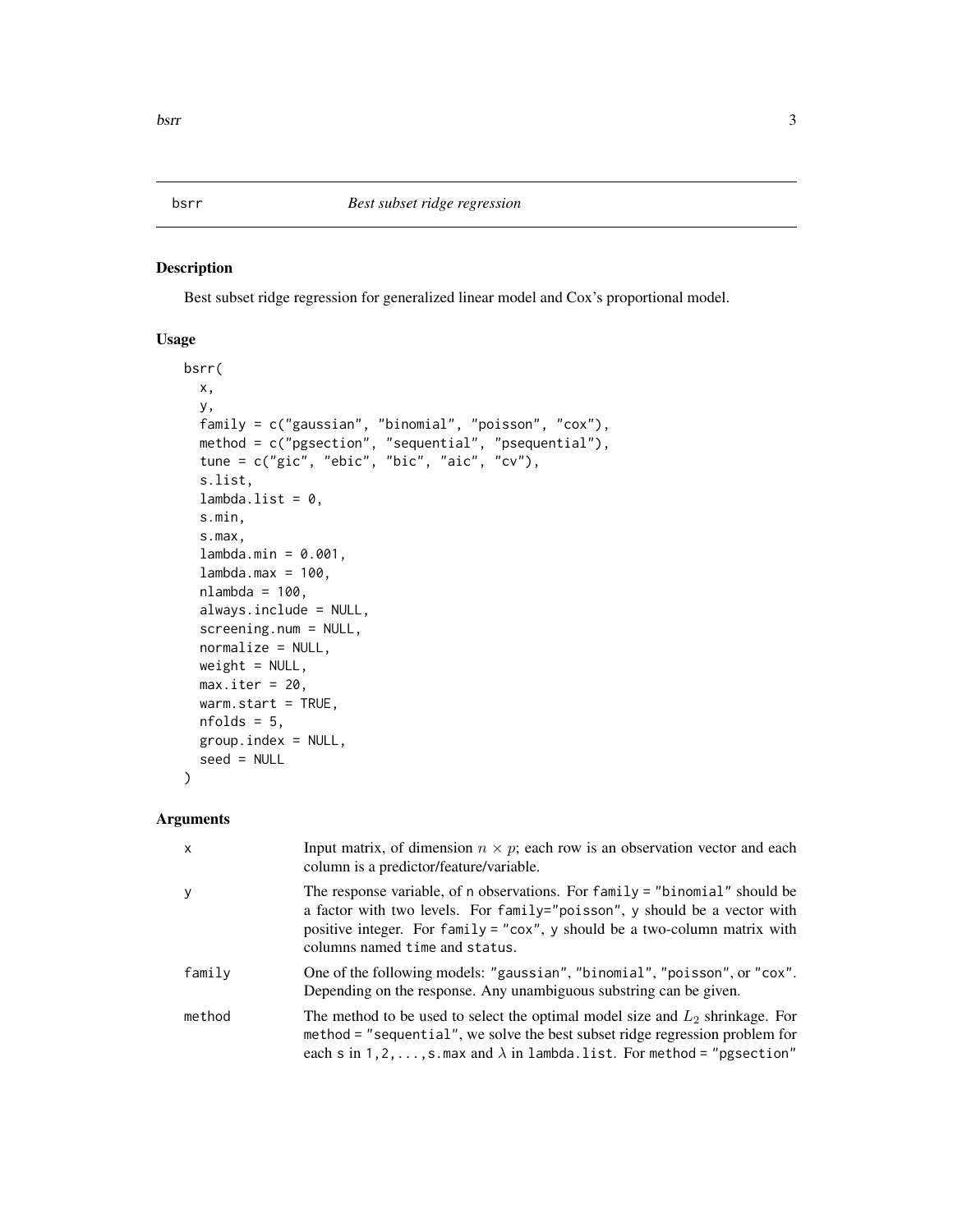|               | and "psequential", the Powell method is used to solve the best subset ridge<br>regression problem. Any unambiguous substring can be given.                                                                                                                                                                                                                                                                                                                                              |
|---------------|-----------------------------------------------------------------------------------------------------------------------------------------------------------------------------------------------------------------------------------------------------------------------------------------------------------------------------------------------------------------------------------------------------------------------------------------------------------------------------------------|
| tune          | The criterion for choosing the model size and $L_2$ shrinkage parameters. Avail-<br>able options are "gic", "ebic", "bic", "aic" and "cv". Default is "gic". "cv"<br>is recommanded for BSRR.                                                                                                                                                                                                                                                                                           |
| s.list        | An increasing list of sequential values representing the model sizes. Only used<br>for method = "sequential". Default is $1: min(p, round(n/log(n)))$ .                                                                                                                                                                                                                                                                                                                                 |
| lambda.list   | A lambda sequence for "bsrr". Only used for method = "sequential". De-<br>fault is $exp(seq(log(100), log(0.01), length.out = 100)).$                                                                                                                                                                                                                                                                                                                                                   |
| s.min         | The minimum value of model sizes. Only used for "psequential" and "pgsection".<br>Default is 1.                                                                                                                                                                                                                                                                                                                                                                                         |
| s.max         | The maximum value of model sizes. Only used for "psequential" and "pgsection".<br>Default is $min(p, round(n/log(n)))$ .                                                                                                                                                                                                                                                                                                                                                                |
| lambda.min    | The minimum value of lambda. Only used for method = "psequential" and<br>"pgsection". Default is 0.001.                                                                                                                                                                                                                                                                                                                                                                                 |
| lambda.max    | The maximum value of lambda. Only used for method = "psequential" and<br>"pgsection". Default is 100.                                                                                                                                                                                                                                                                                                                                                                                   |
| nlambda       | The number of $\lambda$ s for the Powell path with sequential line search method. Only<br>valid for method = "psequential".                                                                                                                                                                                                                                                                                                                                                             |
|               | always include An integer vector containing the indexes of variables that should always be in-<br>cluded in the model.                                                                                                                                                                                                                                                                                                                                                                  |
| screening.num | Users can pre-exclude some irrelevant variables according to maximum marginal<br>likelihood estimators before fitting a model by passing an integer to screening.num<br>and the sure independence screening will choose a set of variables of this size.<br>Then the active set updates are restricted on this subset.                                                                                                                                                                  |
| normalize     | Options for normalization. normalize = $\theta$ for no normalization. Setting normalize<br>$= 1$ will only subtract the mean of columns of x. normalize $= 2$ for scaling the<br>columns of x to have $\sqrt{n}$ norm. normalize = 3 for subtracting the means of the<br>columns of x and y, and also normalizing the columns of x to have $\sqrt{n}$ norm. If<br>normalize = NULL, by default, normalize will be set 1 for "gaussian", 2 for<br>"binomial" and "poisson", 3 for "cox". |
| weight        | Observation weights. Default is 1 for each observation.                                                                                                                                                                                                                                                                                                                                                                                                                                 |
| max.iter      | The maximum number of iterations in the bsrr function. In most of the case,<br>only a few steps can guarantee the convergence. Default is 20.                                                                                                                                                                                                                                                                                                                                           |
| warm.start    | Whether to use the last solution as a warm start. Default is TRUE.                                                                                                                                                                                                                                                                                                                                                                                                                      |
| nfolds        | The number of folds in cross-validation. Default is 5.                                                                                                                                                                                                                                                                                                                                                                                                                                  |
| group.index   | A vector of integers indicating the which group each variable is in. For variables<br>in the same group, they should be located in adjacent columns of x and their<br>corresponding index in group. index should be the same. Denote the first group<br>as 1, the second 2, etc. If you do not fit a model with a group structure, please<br>set group. index = NULL. Default is NULL.                                                                                                  |
| seed          | Seed to be used to divide the sample into K cross-validation folds. Default is<br>NULL.                                                                                                                                                                                                                                                                                                                                                                                                 |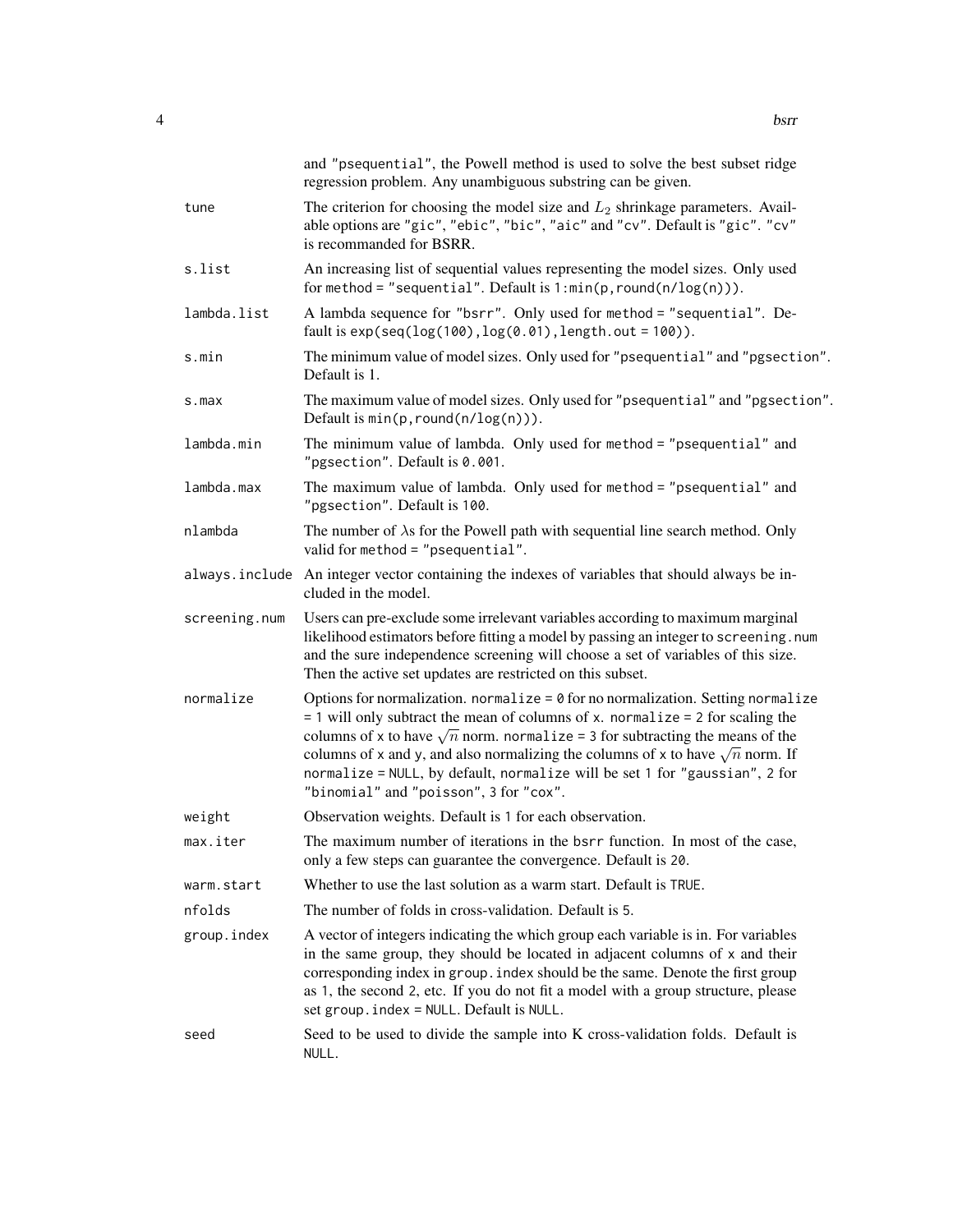#### Details

The best ridge regression problem with model size s and the shrinkage parameter  $\lambda$  is

$$
\min_{\beta} -2\log L(\beta) + \lambda \|\beta\|_2^2 \text{ s.t. } \|\beta\|_0 \leq s.
$$

In the GLM case,  $\log L(\beta)$  is the log likelihood function; In the Cox model,  $\log L(\beta)$  is the log partial likelihood function.

The best subset selection problem is a special case of the best ridge regression problem with the shrinkage  $\lambda = 0$ .

For each candidate model size and  $\lambda$ , the best subset ridge regression problems are solved by the  $L_2$  penalized primal-dual active set (PDAS) algorithm, see Wen et al (2020) for details. This algorithm utilizes an active set updating strategy via primal and dual variables and fits the sub-model by exploiting the fact that their support sets are non-overlap and complementary. For the case of method = "sequential" if warm.start = "TRUE", we run the PDAS algorithm for a list of sequential model sizes and use the estimate from the last iteration as a warm start. For the case of method = "psequential" and method = "pgsection", the Powell method using a sequential line search method or a golden section search technique is used for parameters determination.

#### Value

A list with class attribute 'bsrr' and named components:

| beta      | The best fitting coefficients.                                                                                                                                                                                                                                                                                                                                                                                                                                                                                                                  |
|-----------|-------------------------------------------------------------------------------------------------------------------------------------------------------------------------------------------------------------------------------------------------------------------------------------------------------------------------------------------------------------------------------------------------------------------------------------------------------------------------------------------------------------------------------------------------|
| coef0     | The best fitting intercept.                                                                                                                                                                                                                                                                                                                                                                                                                                                                                                                     |
| loss      | The training loss of the best fitting model.                                                                                                                                                                                                                                                                                                                                                                                                                                                                                                    |
| iс        | The information criterion of the best fitting model when model selection is based<br>on a certain information criterion.                                                                                                                                                                                                                                                                                                                                                                                                                        |
| cvm       | The mean cross-validated error for the best fitting model when model selection<br>is based on the cross-validation.                                                                                                                                                                                                                                                                                                                                                                                                                             |
| lambda    | The lambda chosen for the best fitting model                                                                                                                                                                                                                                                                                                                                                                                                                                                                                                    |
| beta.all  | For bsrr objects obtained by gsection, pgsection and psequential, beta.all<br>is a matrix with each column be the coefficients of the model in each iterative<br>step in the tuning path. For bsrr objects obtained by sequential method, A<br>list of the best fitting coefficients of size $s=0,1,\ldots,p$ and $\lambda$ in lambda. list<br>with the smallest loss function. For "bsrr" objects of "bsrr" type, the fitting<br>coefficients of the $i^{th} \lambda$ and the $j^{th}$ s are at the $i^{th}$ list component's $j^{th}$ column. |
| coef0.all | For bsrr objects obtained from gsection, pgsection and psequential, coef0.all<br>contains the intercept for the model in each iterative step in the tuning path. For<br>bsrr objects obtained from sequential path, coef0.all contains the best fit-<br>ting intercepts of size $s = 0, 1, , p$ and $\lambda$ in lambda. list with the smallest<br>loss function.                                                                                                                                                                               |
| loss.all  | For bsrr objects obtained from gsection, pgsection and psequential, loss. all<br>contains the training loss of the model in each iterative step in the tuning path.<br>For bsrr objects obtained from sequential path, this is a list of the training loss<br>of the best fitting intercepts of model size $s = 0, 1, \dots, p$ and $\lambda$ in lambda. list.<br>For "bsrr" object obtained by "bsrr", the training loss of the $i^{th}\lambda$ and the $j^{th}$<br>s is at the $i^{th}$ list component's $j^{th}$ entry.                      |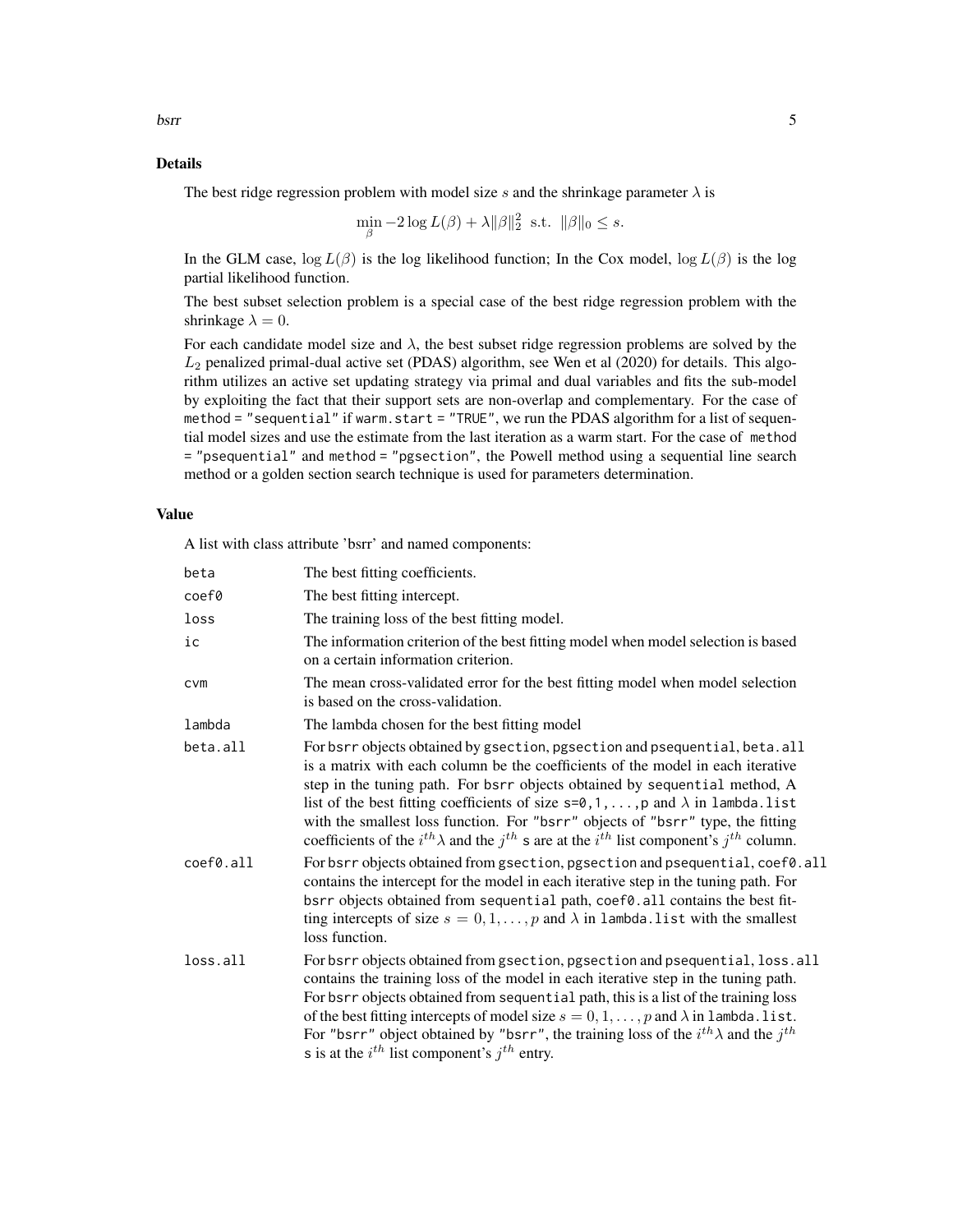<span id="page-5-0"></span>

| ic.all     | For bsrr objects obtained from gsection, pgsection and psequential, ic.all<br>contains the values of the chosen information criterion of the model in each it-<br>erative step in the tuning path. For bsrr objects obtained from sequential<br>path, this is a matrix of the values of the chosen information criterion of model<br>size $s = 0, 1, , p$ and $\lambda$ in lambda. list with the smallest loss function. For<br>"bsrr" object obtained by "bsrr", the training loss of the $i^{th}\lambda$ and the $j^{th}$ s is<br>at the $i^{th}$ row $j^{th}$ column. Only available when model selection is based on a<br>certain information criterion. |
|------------|--------------------------------------------------------------------------------------------------------------------------------------------------------------------------------------------------------------------------------------------------------------------------------------------------------------------------------------------------------------------------------------------------------------------------------------------------------------------------------------------------------------------------------------------------------------------------------------------------------------------------------------------------------------|
| $cvm$ .all | For bsrr objects obtained from gsection, pgsection and psequential, cvm. all<br>contains the mean cross-validation error of the model in each iterative step in<br>the tuning path. For bsrr objects obtained from sequential path, this is a ma-<br>trix of the mean cross-validation error of model size $s = 0, 1, , p$ and $\lambda$ in<br>lambda. list with the smallest loss function. For "bsrr" object obtained by<br>"bsrr", the training loss of the $i^{th} \lambda$ and the $j^{th}$ s is at the $i^{th}$ row $j^{th}$ column.<br>Only available when model selection is based on the cross-validation.                                          |
| lambda.all | The lambda chosen for each step in pgsection and psequential.                                                                                                                                                                                                                                                                                                                                                                                                                                                                                                                                                                                                |
| family     | Type of the model.                                                                                                                                                                                                                                                                                                                                                                                                                                                                                                                                                                                                                                           |
| s.list     | The input s. list.                                                                                                                                                                                                                                                                                                                                                                                                                                                                                                                                                                                                                                           |
| nsample    | The sample size.                                                                                                                                                                                                                                                                                                                                                                                                                                                                                                                                                                                                                                             |
| type       | Either "bss" or "bsrr".                                                                                                                                                                                                                                                                                                                                                                                                                                                                                                                                                                                                                                      |
| method     | Method used for tuning parameters selection.                                                                                                                                                                                                                                                                                                                                                                                                                                                                                                                                                                                                                 |
| ic.type    | The criterion of model selection.                                                                                                                                                                                                                                                                                                                                                                                                                                                                                                                                                                                                                            |

#### Author(s)

Liyuan Hu, Kangkang Jiang, Yanhang Zhang, Jin Zhu, Canhong Wen and Xueqin Wang.

#### See Also

[plot.bsrr](#page-15-1), [summary.bsrr](#page-21-1), [coef.bsrr](#page-7-1), [predict.bsrr](#page-17-1).

```
#-------------------linear model----------------------#
# Generate simulated data
n <- 200
p \le -20k \leq -5rho <-0.4seed <- 10
Tbeta \leq rep(0, p)
Tbeta[1:k*floor(p/k):floor(p/k)] <- rep(1, k)
Data <- gen.data(n, p, k, rho, family = "gaussian", beta = Tbeta, seed = seed)
x <- Data$x[1:140, ]
y <- Data$y[1:140]
x_new <- Data$x[141:200, ]
y_new <- Data$y[141:200]
```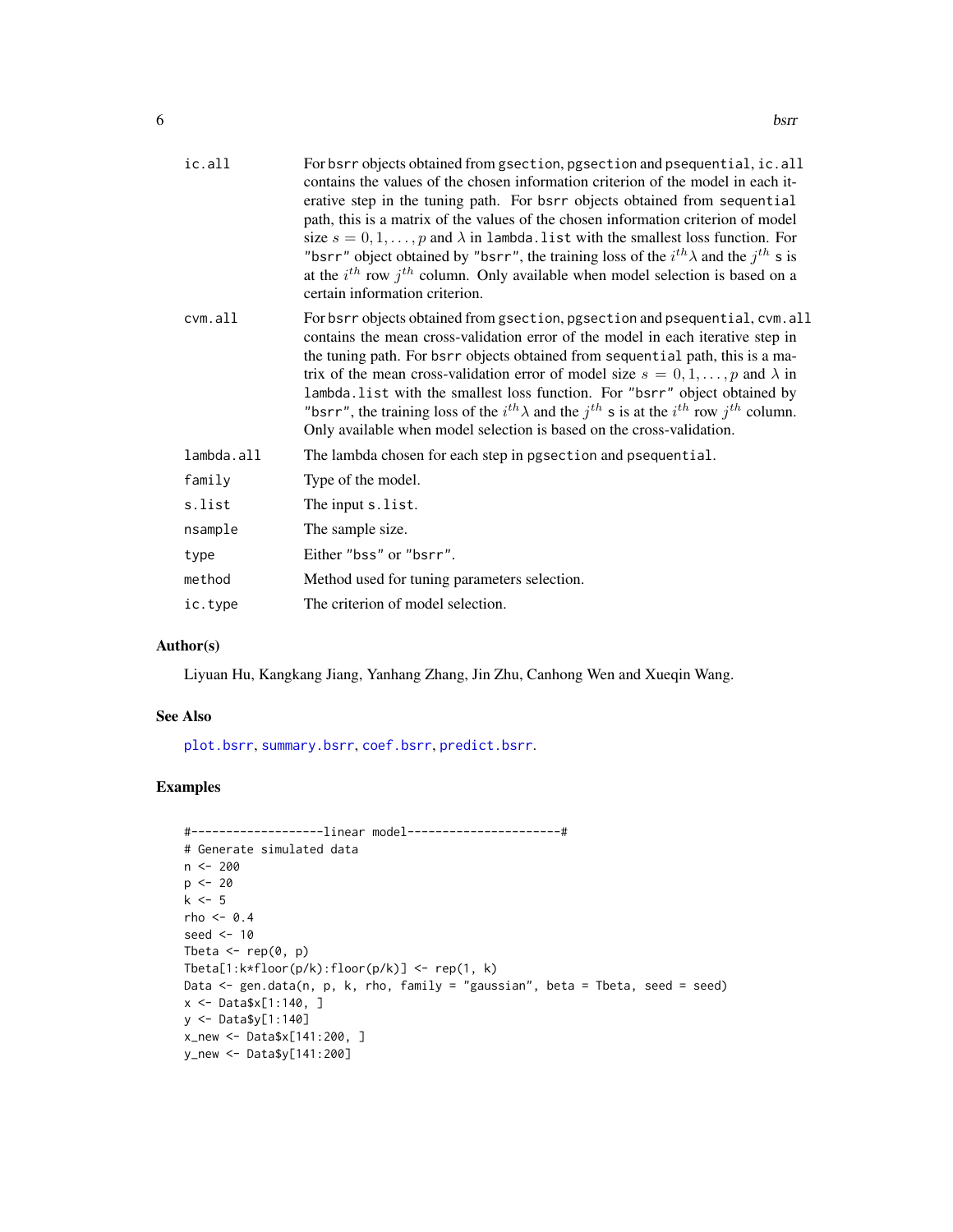#### bsrr 7

```
lambda.list \leq exp(seq(log(5), log(0.1), length.out = 10))
lm.bsrr < -bsrr(x, y, method = "pgsection")coef(lm.bsrr)
print(lm.bsrr)
summary(lm.bsrr)
pred.bsrr <- predict(lm.bsrr, newx = x_new)
# generate plots
plot(lm.bsrr)
#-------------------logistic model----------------------#
#Generate simulated data
Data <- gen.data(n, p, k, rho, family = "binomial", beta = Tbeta, seed = seed)
x <- Data$x[1:140, ]
y <- Data$y[1:140]
x_new <- Data$x[141:200, ]
y_new <- Data$y[141:200]
lambda.list <- exp(seq(log(5), log(0.1), length.out = 10))logi.bsrr <- bsrr(x, y, family = "binomial", lambda.list = lambda.list)
coef(logi.bsrr)
print(logi.bsrr)
summary(logi.bsrr)
pred.bsrr <- predict(logi.bsrr, newx = x_new)
# generate plots
plot(logi.bsrr)
#-------------------poisson model----------------------#
Data <- gen.data(n, p, k, rho=0.3, family = "poisson", beta = Tbeta, seed = seed)
x <- Data$x[1:140, ]
y <- Data$y[1:140]
x_new <- Data$x[141:200, ]
y_new <- Data$y[141:200]
lambda.list \leq exp(seq(log(5), log(0.1), length.out = 10))
poi.bsrr <- bsrr(x, y, family = "poisson", lambda.list = lambda.list)
coef(poi.bsrr)
print(poi.bsrr)
summary(poi.bsrr)
pred.bsrr <- predict(poi.bsrr, newx = x_new)
# generate plots
plot(poi.bsrr)
#-------------------coxph model----------------------#
#Generate simulated data
Data \leq gen.data(n, p, k, rho, family = "cox", scal = 10, beta = Tbeta)
x <- Data$x[1:140, ]
y <- Data$y[1:140, ]
x_new <- Data$x[141:200, ]
y_new <- Data$y[141:200, ]
lambda.list <- exp(seq(log(5), log(0.1), length.out = 10))cox.bsrr \leftarrow bsrr(x, y, family = "cox", lambda_list = lambda_list)coef(cox.bsrr)
```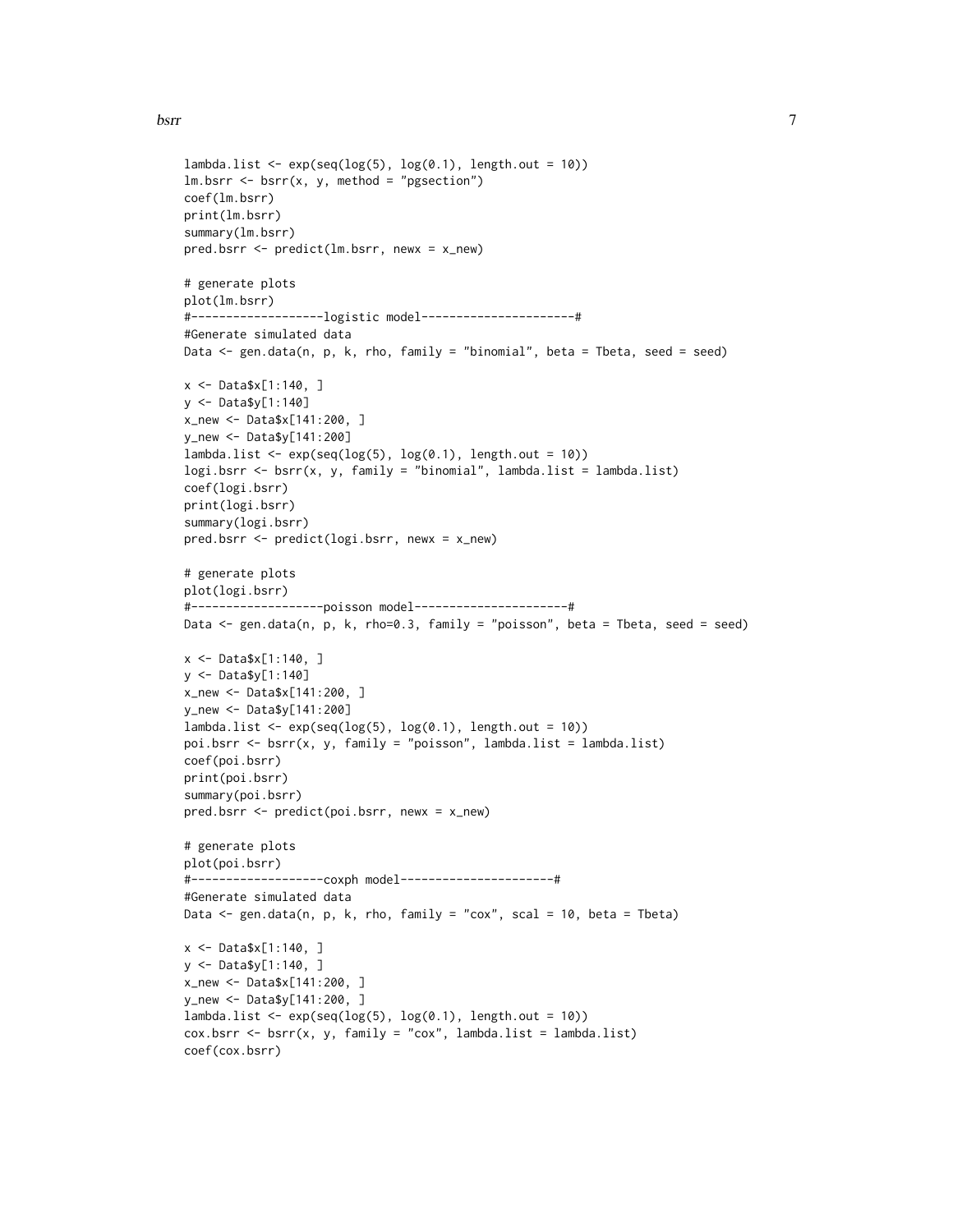```
print(cox.bsrr)
summary(cox.bsrr)
pred.bsrr <- predict(cox.bsrr, newx = x_new)
# generate plots
plot(cox.bsrr)
#----------------------High dimensional linear models--------------------#
## Not run:
data \leq gen.data(n, p = 1000, k, family = "gaussian", seed = seed)
# Best subset selection with SIS screening
lm.high <- bsrr(data$x, data$y, screening.num = 100)
## End(Not run)
#-------------------group selection----------------------#
beta <- rep(c(rep(1,2),rep(0,3)), 4)Data <- gen.data(200, 20, 5, rho=0.4, beta = beta, seed =10)
x <- Data$x
y <- Data$y
group.index <- c(rep(1, 2), rep(2, 3), rep(3, 2), rep(4, 3),
                rep(5, 2), rep(6, 3), rep(7, 2), rep(8, 3))
lm.groupbsrr < -bsrr(x, y, s.min = 1, s.max = 8, group.index = group.index)coef(lm.groupbsrr)
print(lm.groupbsrr)
summary(lm.groupbsrr)
pred.groupl0l2 <- predict(lm.groupbsrr, newx = x_new)
#-------------------include specified variables----------------------#
Data <- gen.data(n, p, k, rho, family = "gaussian", beta = Tbeta, seed = seed)
lm.bsrr <- bsrr(Data$x, Data$y, always.include = 2)
```
<span id="page-7-1"></span>coef.bsrr *Provides estimated coefficients from a fitted "bsrr" object.*

#### Description

This function provides estimated coefficients from a fitted "bsrr" object.

#### Usage

```
## S3 method for class 'bsrr'
coef(object, sparse = TRUE, ...)
```
#### Arguments

object A "bsrr" project.

<span id="page-7-0"></span>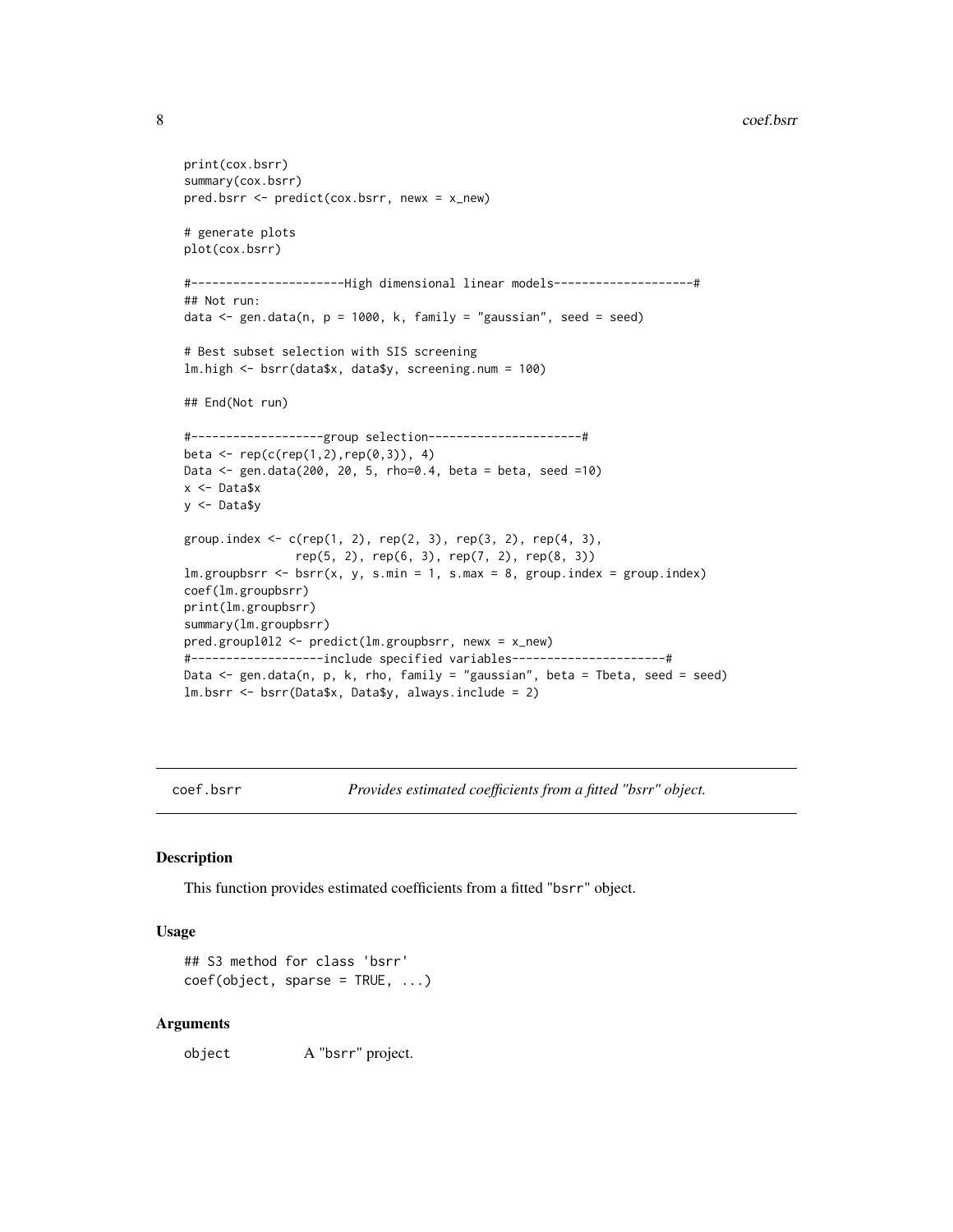#### <span id="page-8-0"></span>deviance.bsrr 9

| sparse   | Logical or NULL, specifying whether the coefficients should be presented as |
|----------|-----------------------------------------------------------------------------|
|          | sparse matrix or not.                                                       |
| $\cdots$ | Other arguments.                                                            |

#### Value

If sparse == FALSE, a vector containing the estimated coefficients from a fitted "bsrr" object is returned. If sparse == TRUE, a dgCMatrix containing the estimated coefficients is returned.

#### Author(s)

Liyuan Hu, Kangkang Jiang, Yanhang Zhang, Jin Zhu, Canhong Wen and Xueqin Wang.

#### See Also

[bsrr](#page-2-1), [print.bsrr](#page-18-1).

#### Examples

```
# Generate simulated data
n < - 200p \le -20k \leq -5rho <- 0.4
seed <- 10
Tbeta \leq rep(0, p)
Tbeta[1:k*floor(p/k):floor(p/k)] <- rep(1, k)
Data <- gen.data(n, p, k, rho, family = "gaussian", beta = Tbeta, seed = seed)
lambda.list \leq exp(seq(log(5), log(0.1), length.out = 10))
lm.bsrr <- bsrr(Data$x, Data$y, method = "pgsection")
coef(lm.bsrr)
```
#### Description

Similar to other deviance methods, which returns deviance from a fitted "bsrr.one" object.

#### Usage

```
## S3 method for class 'bsrr'
deviance(object, best.model = TRUE, ...)
```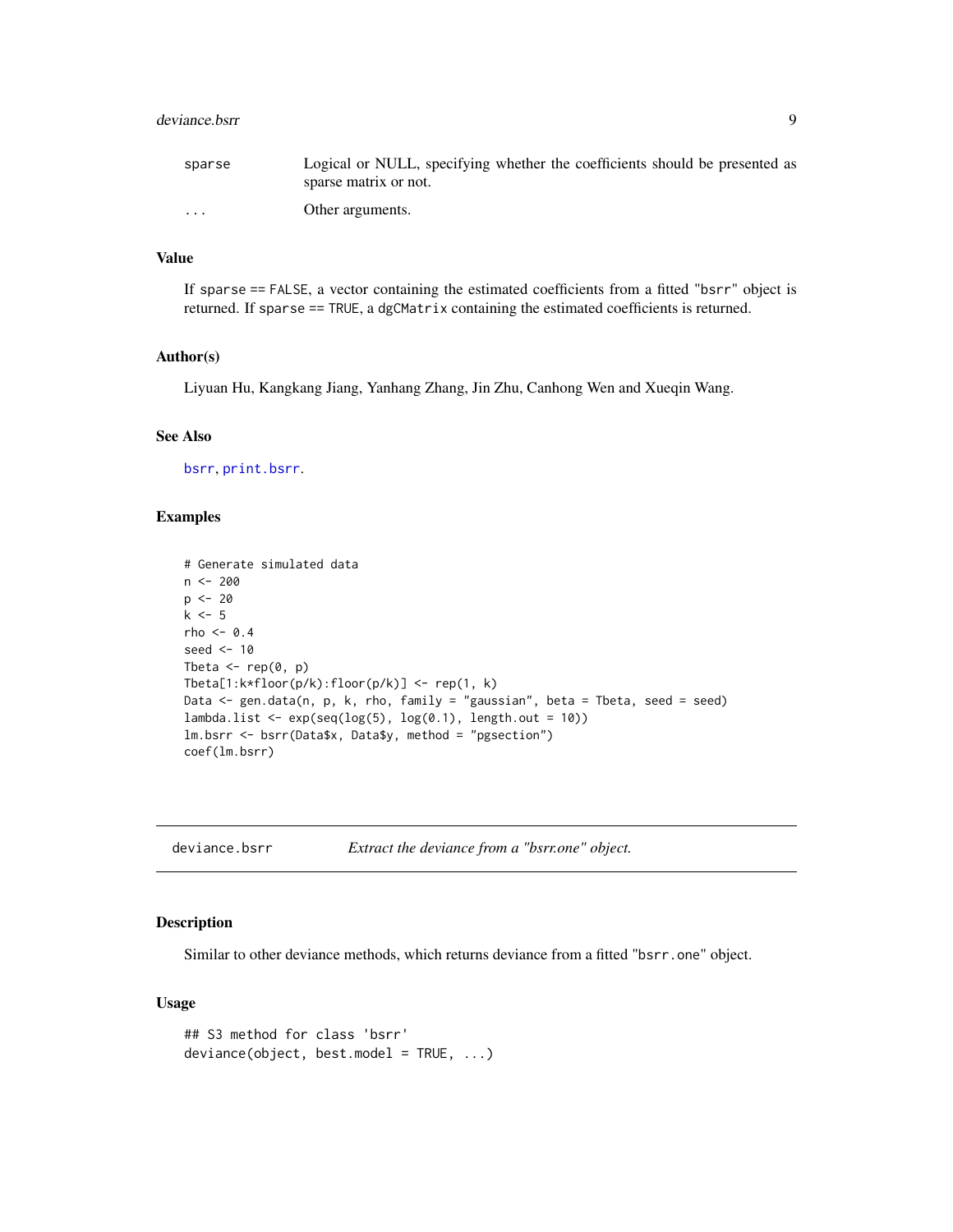#### <span id="page-9-0"></span>Arguments

| object     | A "bsrr" object.                                                                                                                                                                                                                                                                                                                                                        |
|------------|-------------------------------------------------------------------------------------------------------------------------------------------------------------------------------------------------------------------------------------------------------------------------------------------------------------------------------------------------------------------------|
| best.model | Whether only return the loglikelihood of the best model. Default is TRUE. If<br>best. model = FALSE, the loglikelihood of the best models with model size and<br>$\lambda$ in the original s.list and lambda.list (for method = "sequential") or<br>in the iteration path (for method = "gsection", method = "pgsection", and<br>$method = "psequential")$ is returned. |
| $\cdots$   | additional arguments                                                                                                                                                                                                                                                                                                                                                    |

#### Value

A matrix or vector containing the deviance for each model is returned. For bsrr object fitted by sequantial method, values in each row in the returned matrix corresponding to the model size in s.list, and each column the shrinkage parameters in lambda.list.

For bsrr object fitted by gsection, pgsection and psequential, the returned vector contains deviance for fitted models in each iteration. The coefficients of those model can be extracted from beta.all and coef0.all in the bsrr object.

#### Author(s)

Liyuan Hu, Kangkang Jiang, Yanhang Zhang, Jin Zhu, Canhong Wen and Xueqin Wang.

#### See Also

[bsrr](#page-2-1), [summary.bsrr](#page-21-1).

```
# Generate simulated data
n < - 200p \le -20k \leq -5rho <-0.4seed <- 10
Tbeta \leq rep(0, p)
Tbeta[1:k*floor(p/k):floor(p/k)] <- rep(1, k)
Data \leq gen.data(n, p, k, rho, family = "gaussian", seed = seed)
lm.bsrr <- bsrr(Data$x, Data$y, method = "sequential")
deviance(lm.bsrr)
```

```
deviance(lm.bsrr, best.model = FALSE)
```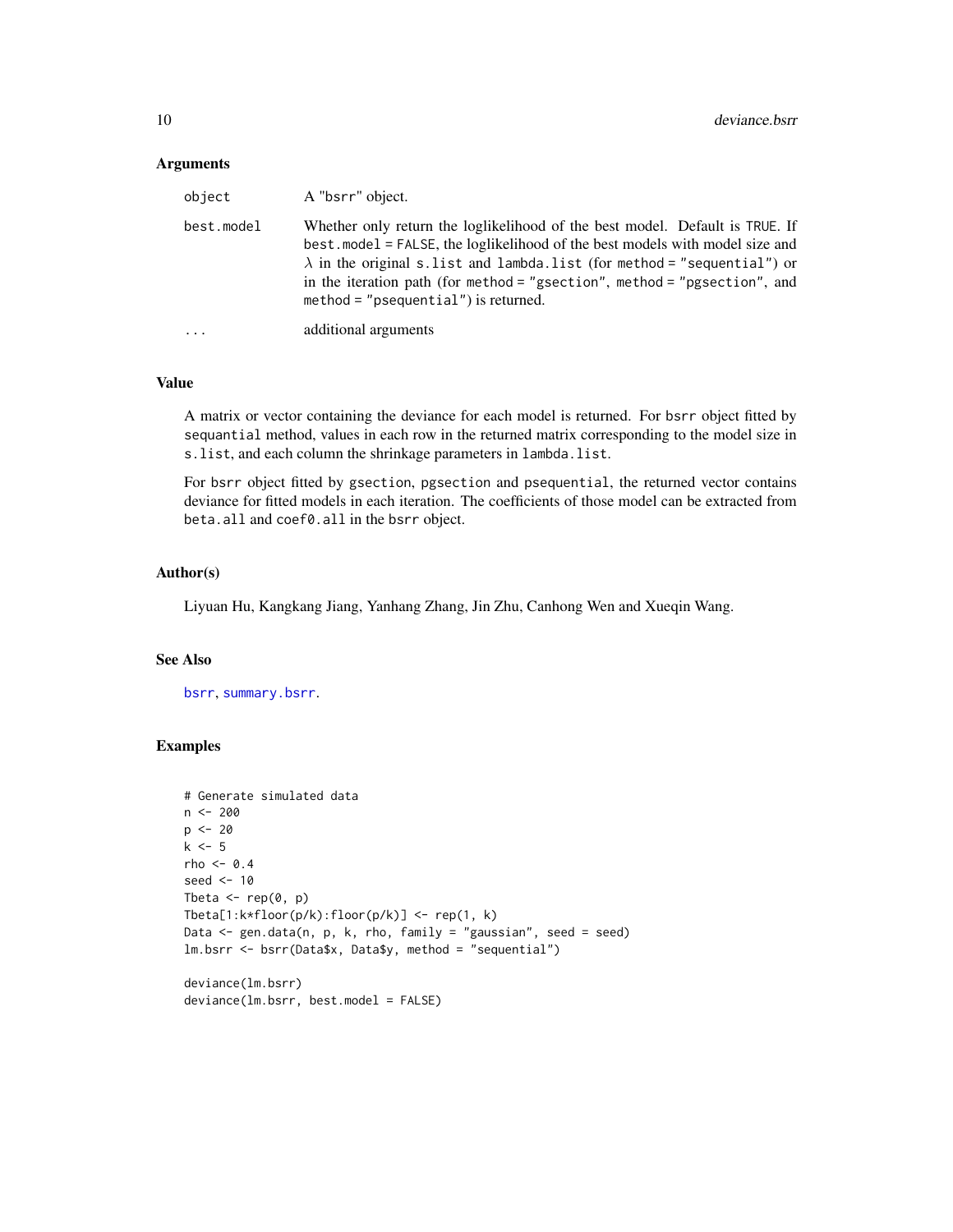This data set details microarray experiment for breast cancer patients.

#### Format

A data frame with 46 rows and 7130 variables, where the first variable is the label of estrogen receptor-positive/negative, and the remaining 7129 variables are 7129 gene.

#### Details

The binary variable Status is used to classify the patients into estrogen receptor-positive  $(y = 0)$  and estrogen receptor-negative  $(y = 1)$ . The other variables contain the expression level of the considered genes.

#### References

M. West, C. Blanchette, H. Dressman, E. Huang, S. Ishida, R. Spang, H. Zuzan, J.A. Olson, Jr., J.R. Marks and Joseph R. Nevins (2001) <doi:10.1073/pnas.201162998> Predicting the clinical status of human breast cancer by using gene expression profiles, Proceedings of the National Academy of Sciences of the USA, Vol 98(20), 11462-11467.

gen.data *Generate simulated data*

#### Description

Generate data for simulations under the generalized linear model and Cox model.

#### Usage

```
gen.data(
 n,
 p,
 k = NULL,rho = 0,
  family = c("gaussian", "binomial", "poisson", "cox"),
 beta = NULL,
  cortype = 1,
  snr = 10,
  censoring = TRUE,
  c = 1,scal,
```
<span id="page-10-0"></span>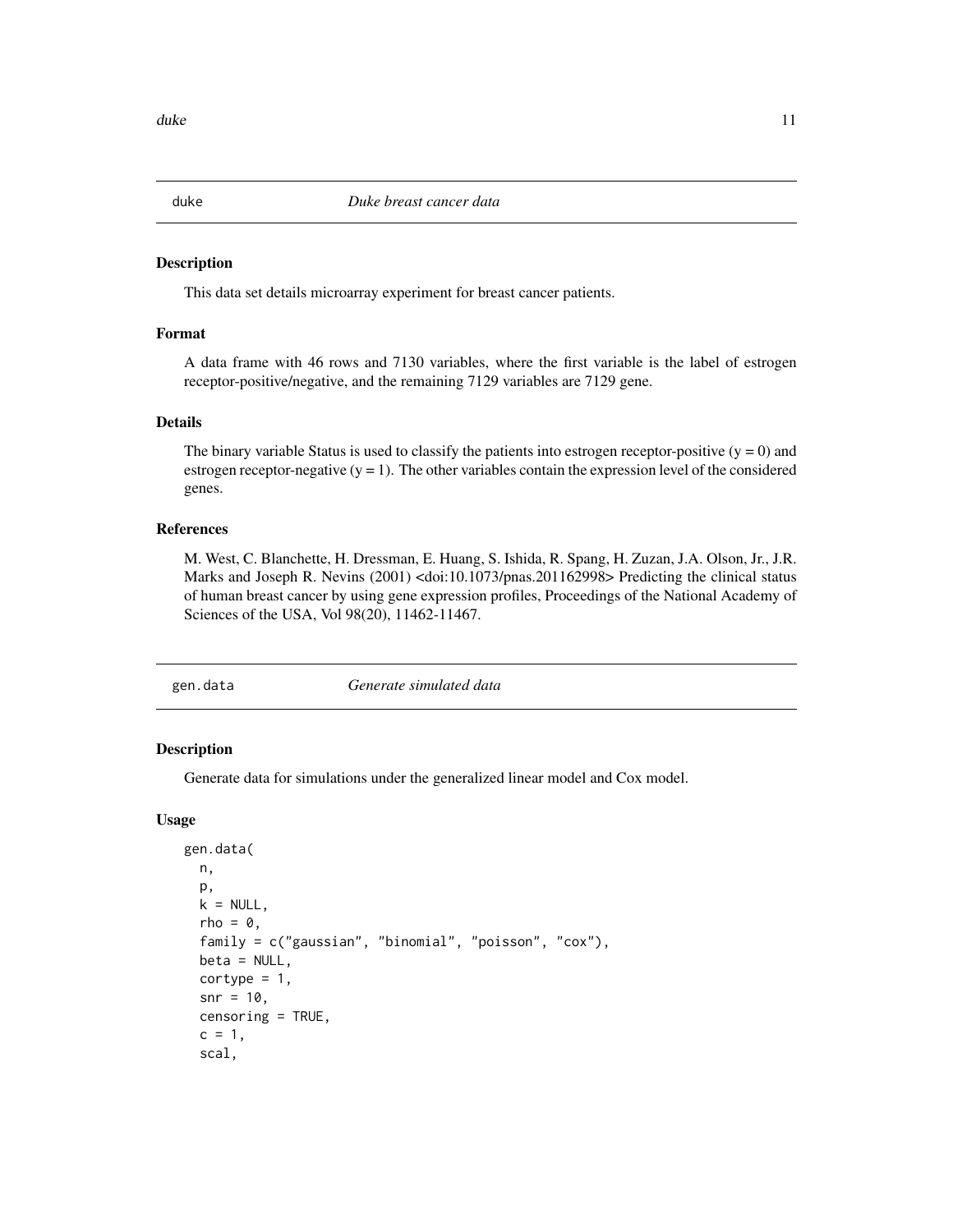12 gen.data

```
sigma = 1,
 seed = 1)
```
#### Arguments

| n         | The number of observations.                                                                                                                                                                                                                                                                                                                                                                             |
|-----------|---------------------------------------------------------------------------------------------------------------------------------------------------------------------------------------------------------------------------------------------------------------------------------------------------------------------------------------------------------------------------------------------------------|
| p         | The number of predictors of interest.                                                                                                                                                                                                                                                                                                                                                                   |
| k         | The number of nonzero coefficients in the underlying regression model. Can be<br>omitted if beta is supplied.                                                                                                                                                                                                                                                                                           |
| rho       | A parameter used to characterize the pairwise correlation in predictors. Default<br>$is \theta$ .                                                                                                                                                                                                                                                                                                       |
| family    | The distribution of the simulated data. "gaussian" for gaussian data."binomial"<br>for binary data. "poisson" for count data. "cox" for survival data.                                                                                                                                                                                                                                                  |
| beta      | The coefficient values in the underlying regression model.                                                                                                                                                                                                                                                                                                                                              |
| cortype   | The correlation structure. $\text{corrype} = 1$ denotes the exponential structure, where<br>the covariance matrix has $(i, j)$ entry equals $rho^{i-j}$ . codecortype = 2 denotes<br>the constant structure, where the $(i, j)$ entry of covariance matrix is <i>rho</i> for<br>every $i \neq j$ and 1 elsewhere. cortype = 3 denotes the moving average structure.<br>Details can be found below.      |
| snr       | A numerical value controlling the signal-to-noise ratio (SNR). The SNR is de-<br>fined as as the variance of $x\beta$ divided by the variance of a gaussian noise:<br>$\frac{Var(x\beta)}{\sigma^2}$ . The gaussian noise $\epsilon$ is set with mean 0 and variance. The noise is<br>added to the linear predictor $\eta = x\beta$ . Default is snr = 10. This option is invalid<br>for cortype $=$ 3. |
| censoring | Whether data is censored or not. Valid only for $family = "cox"$ . Default is<br>TRUE.                                                                                                                                                                                                                                                                                                                  |
| c         | The censoring rate. Default is 1.                                                                                                                                                                                                                                                                                                                                                                       |
| scal      | A parameter in generating survival time based on the Weibull distribution. Only<br>used for the "cox" family.                                                                                                                                                                                                                                                                                           |
| sigma     | A parameter used to control the signal-to-noise ratio. For linear regression, it<br>is the error variance $\sigma^2$ . For logistic regression and Cox's model, the larger the<br>value of sigma, the higher the signal-to-noise ratio. Valid only for cortype $= 3$ .                                                                                                                                  |
| seed      | seed to be used in generating the random numbers.                                                                                                                                                                                                                                                                                                                                                       |

#### Details

We generate an  $n \times p$  random Gaussian matrix X with mean 0 and a covariance matrix with an exponential structure or a constant structure. For the exponential structure, the covariance matrix has  $(i, j)$  entry equals  $rho^{[i-j]}$ . For the constant structure, the  $(i, j)$  entry of the covariance matrix is *rho* for every  $i \neq j$  and 1 elsewhere. For the moving average structure, For the design matrix X, we first generate an  $n \times p$  random Gaussian matrix  $\overline{X}$  whose entries are i.i.d. ~  $N(0, 1)$ A, we first generate an  $n \times p$  random Gaussian matrix A whose entries are firm,  $\sim N(0, 1)$  and then normalize its columns to the  $\sqrt{n}$  length. Then the design matrix X is generated with  $X_j = \bar{X}_j + \rho(\bar{X}_{j+1} + \bar{X}_{j-1})$  for  $j = 2, \ldots, p-1$ .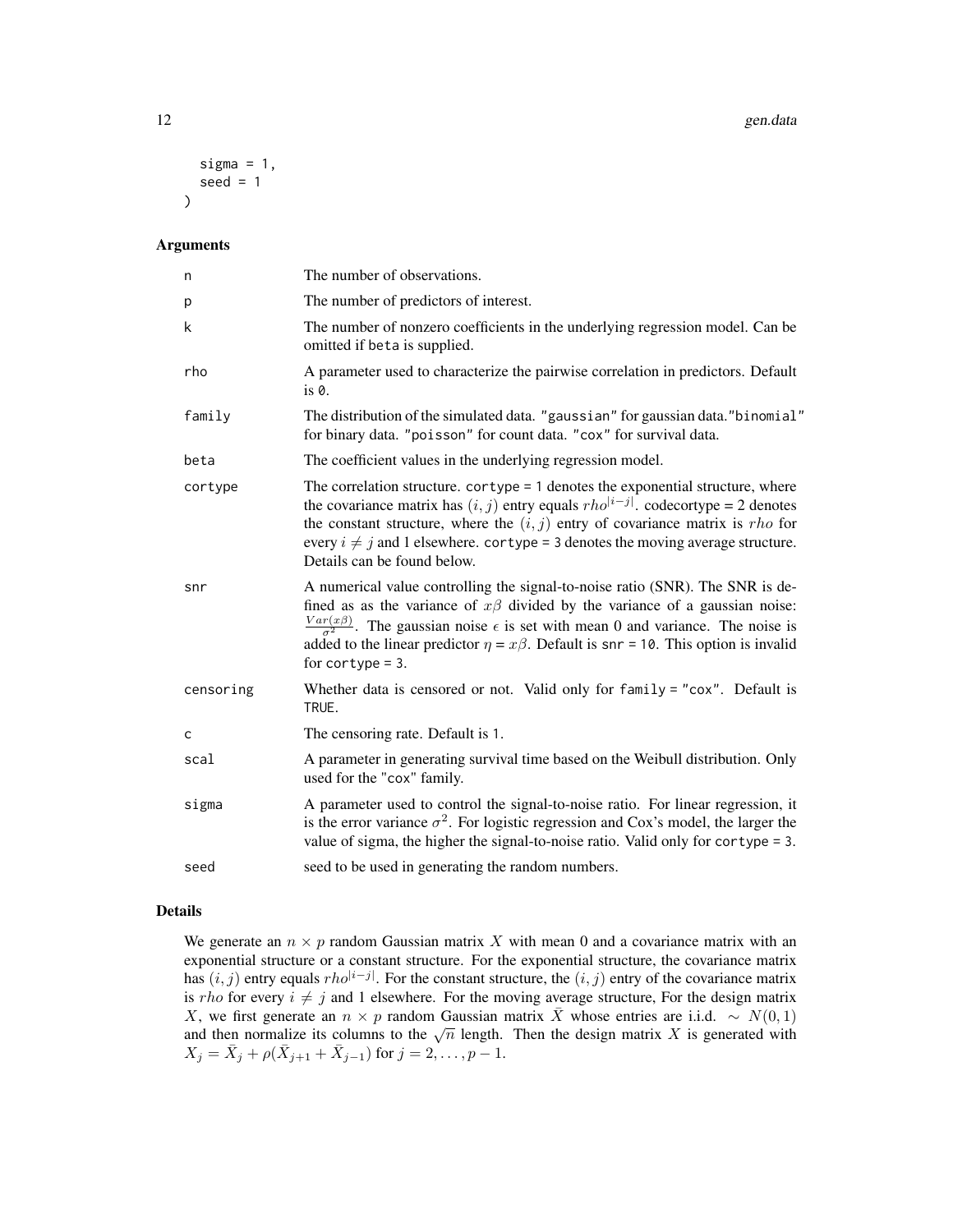<span id="page-12-0"></span>gen.data 13

For family = "gaussian" , the data model is

$$
Y = X\beta + \epsilon.
$$

The underlying regression coefficient  $\beta$  has uniform distribution [m, 100m],  $m = 5\sqrt{2log(p)/n}$ . For family= "binomial", the data model is

$$
Prob(Y = 1) = \exp(X\beta + \epsilon)/(1 + \exp(X\beta + \epsilon)).
$$

The underlying regression coefficient  $\beta$  has uniform distribution [2m, 10m],  $m = 5\sigma\sqrt{2log(p)/n}$ . For family = "poisson" , the data is modeled to have an exponential distribution:

$$
Y = Exp(\exp(X\beta + \epsilon)).
$$

For  $family = "cox",$  the data model is

$$
T = (-\log(S(t))/\exp(X\beta))^{1/scal}.
$$

The centering time is generated from uniform distribution  $[0, c]$ , then we define the censor status as  $\delta = I\{T \leq C\}, R = min\{T, C\}$ . The underlying regression coefficient  $\beta$  has uniform distribution [2m, 10m],  $m = 5\sigma \sqrt{2\log(p)/n}$ . In the above models,  $\epsilon \sim N(0, \sigma^2)$ , where  $\sigma^2$  is determined by the snr.

#### Value

|       | Design matrix of predictors.                              |
|-------|-----------------------------------------------------------|
| ν     | Response variable.                                        |
| Tbeta | The coefficients used in the underlying regression model. |

#### Author(s)

Liyuan Hu, Kangkang Jiang, Yanhang Zhang, Jin Zhu, Canhong Wen and Xueqin Wang.

#### See Also

[bsrr](#page-2-1), [predict.bsrr](#page-17-1).

```
# Generate simulated data
n <- 200
p \le -20k <- 5
rho <-0.4SNR <-10cortype <- 1
seed <- 10
Data <- gen.data(n, p, k, rho, family = "gaussian", cortype = cortype, snr = SNR, seed = seed)
x <- Data$x[1:140, ]
y <- Data$y[1:140]
```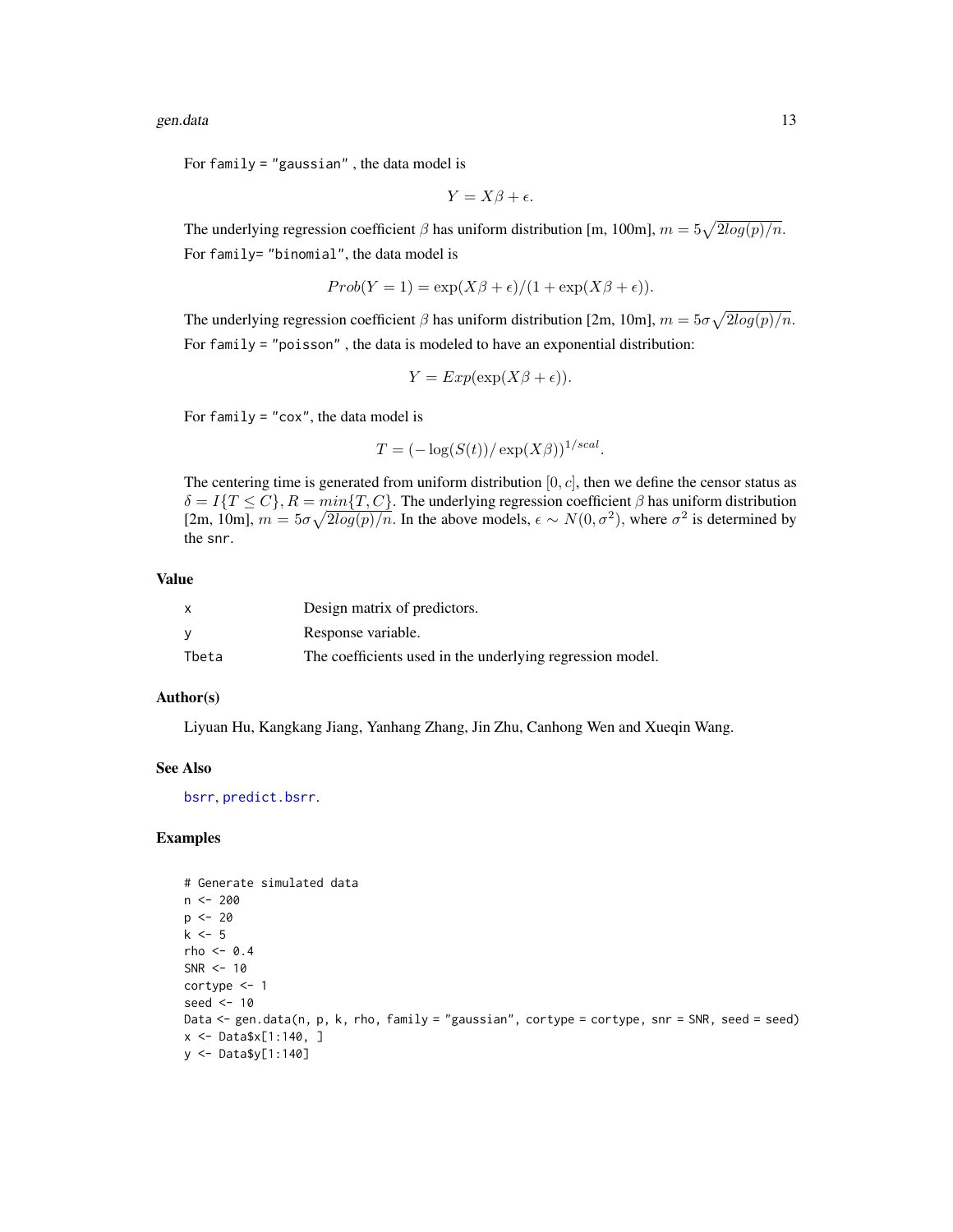```
x_new <- Data$x[141:200, ]
y_new <- Data$y[141:200]
lambda.list \leq exp(seq(log(5), log(0.1), length.out = 10))
lm.bsrr < -bsrr(x, y, method = "pgsection")
```
gravier *breast cancer data set*

#### Description

Gravier et al. (2010) have considered small, invasive ductal carcinomas without axillary lymph node involvement (T1T2N0) to predict metastasis of small node-negative breast carcinoma. Using comparative genomic hybridization arrays, they examined 168 patients over a five-year period. The 111 patients with no event after diagnosis were labelled good, and the 57 patients with early metastasis were labelled poor.

#### Format

A list containing the design matrix X and response matrix y

#### Value

No return value

#### Source

<https://github.com/ramhiser>

#### References

Eleonore Gravier., Gaelle Pierron., and Anne Vincent-Salomon. (2010). A prognostic DNA signature for T1T2 node-negative breast cancer patients.

logLik.bsrr *Extract the log-likelihood from a "bsrr.one" object.*

#### Description

This function returns the log-likelihood for the fitted models.

#### Usage

```
## S3 method for class 'bsrr'
logLik(object, best.model = TRUE, ...)
```
<span id="page-13-0"></span>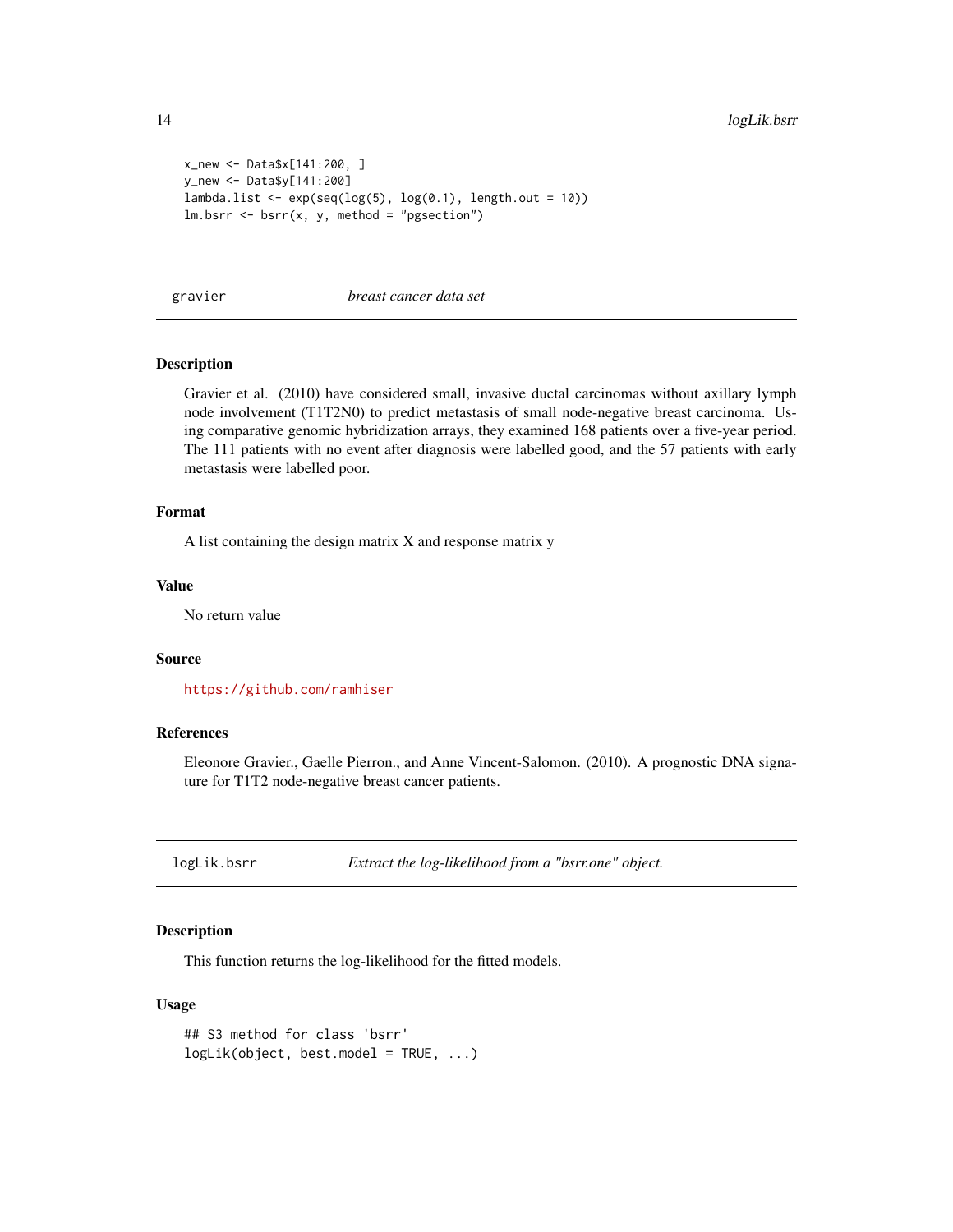#### <span id="page-14-0"></span>logLik.bsrr 15

#### Arguments

| object     | A "bsrr" object.                                                                                                                                                                                                                                                                                                                                                          |
|------------|---------------------------------------------------------------------------------------------------------------------------------------------------------------------------------------------------------------------------------------------------------------------------------------------------------------------------------------------------------------------------|
| best.model | Whether only return the log-likelihood of the best model. Default is TRUE. If<br>best. model = FALSE, the log-likelihood of the best models with model size and<br>$\lambda$ in the original s.list and lambda.list (for method = "sequential") or<br>in the iteration path (for method = "gsection", method = "pgsection", and<br>$method = "psequential")$ is returned. |
| $\ddotsc$  | additional arguments                                                                                                                                                                                                                                                                                                                                                      |

#### Details

The log-likelihood for the best model chosen by a certain information criterion or cross-validation corresponding to the call in bsrr or the best models with model size and  $\lambda$  in the original s. list and lambda.list (or the in the iteration path) can be returned. For "lm" fits it is assumed that the scale has been estimated (by maximum likelihood or REML), and all the constants in the loglikelihood are included.

#### Value

A matrix or vector containing the log-likelihood for each model is returned. For bsrr objects fitted by sequantial method, values in each row in the returned matrix corresponding to the model size in s.list, and each column the shrinkage parameters in lambda.list.

For bsrr objects fitted by gsection, pgsection and psequential, the returned vector contains log-likelihood for fitted models in each iteration. The coefficients of those model can be extracted from beta.all and coef0.all in the bsrr object.

#### Author(s)

Liyuan Hu, Kangkang Jiang, Yanhang Zhang, Jin Zhu, Canhong Wen and Xueqin Wang.

#### See Also

[bsrr](#page-2-1), [summary.bsrr](#page-21-1).

```
# Generate simulated data
n <- 200
p \le -20k \leq -5rho <-0.4SNR < -10cortype <- 1
seed <- 10
Tbeta \leq rep(0, p)
Tbeta[1:k*floor(p/k):floor(p/k)] <- rep(1, k)
Data <- gen.data(n, p, k, rho, family = "gaussian", cortype = cortype, snr = SNR, seed = seed)
lm.bsrr <- bsrr(Data$x, Data$y, method = "sequential")
```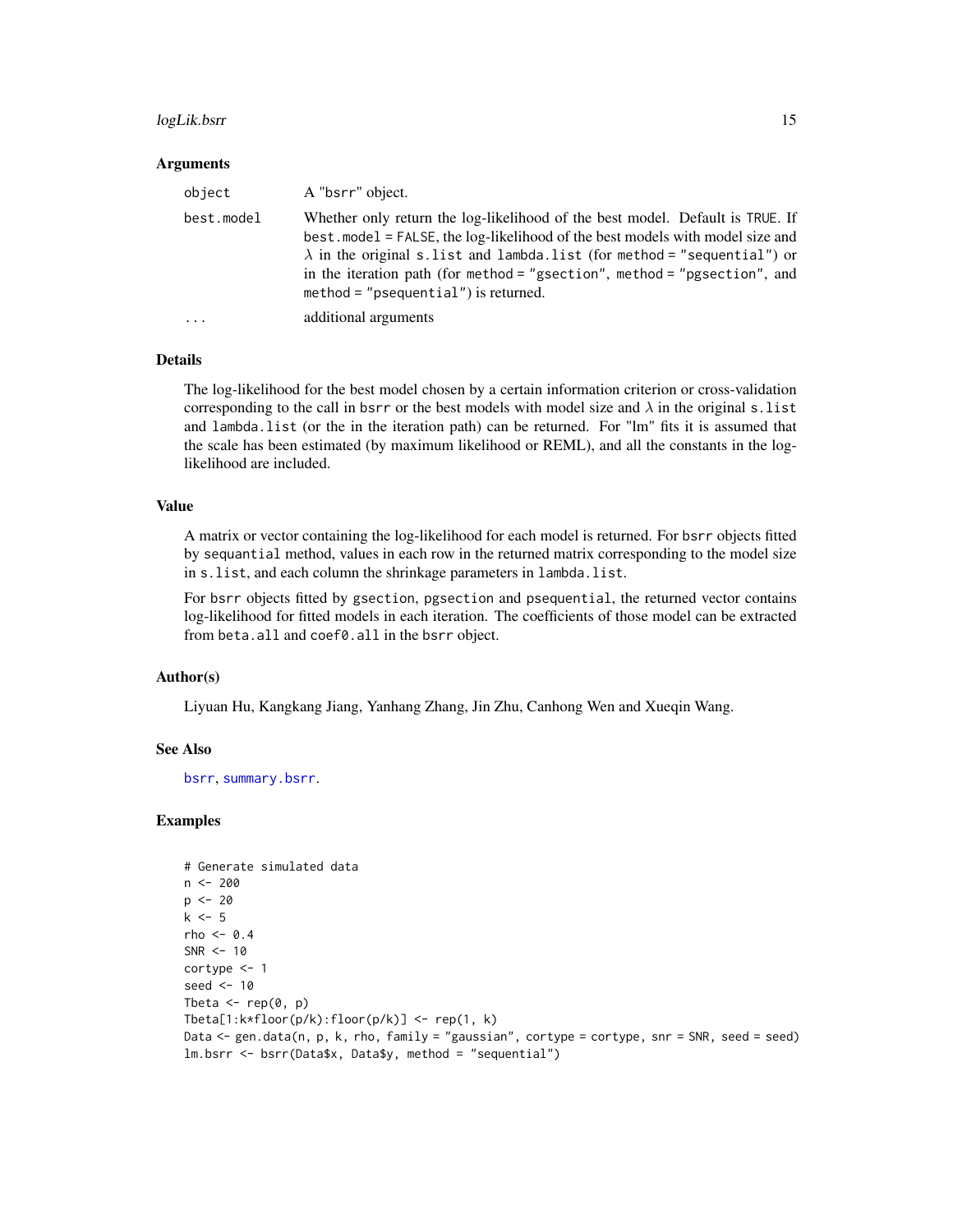```
logLik(lm.bsrr, best.model = FALSE)
```
patient.data *Lymphoma patients data set*

#### Description

Lymphoma patients data set

#### Format

patient.data A list with survival times, staus and covariates from patients.

#### Details

A subset of the data set of lymphoma patients used in the study of Alizadeh et al. (2000) and also Simon et al. (2011).

#### References

Alizadeh, A. A., et al. (2000). Distinct types of diffuse large B-cell lymphoma identified by gene expression profiling. Nature, 403(6769), p.503 Simon, N., Friedman, J., Hastie, T., & Tibshirani, R. (2011). Regularization paths for Cox's proportional hazards model via coordinate descent. Journal of statistical software, 39(5), 1.

<span id="page-15-1"></span>

| plot.bsrr |
|-----------|
|-----------|

Produces a coefficient profile plot of the coefficient or loss function *paths*

#### Description

Produces a coefficient profile plot of the coefficient or loss function paths

#### Usage

```
## S3 method for class 'bsrr'
plot(
  x,
  type = c("tune", "coefficients"),
  lambda = NULL,
  sign.lambda = 0,
 breaks = T,
 K = NULL,...
)
```
<span id="page-15-0"></span>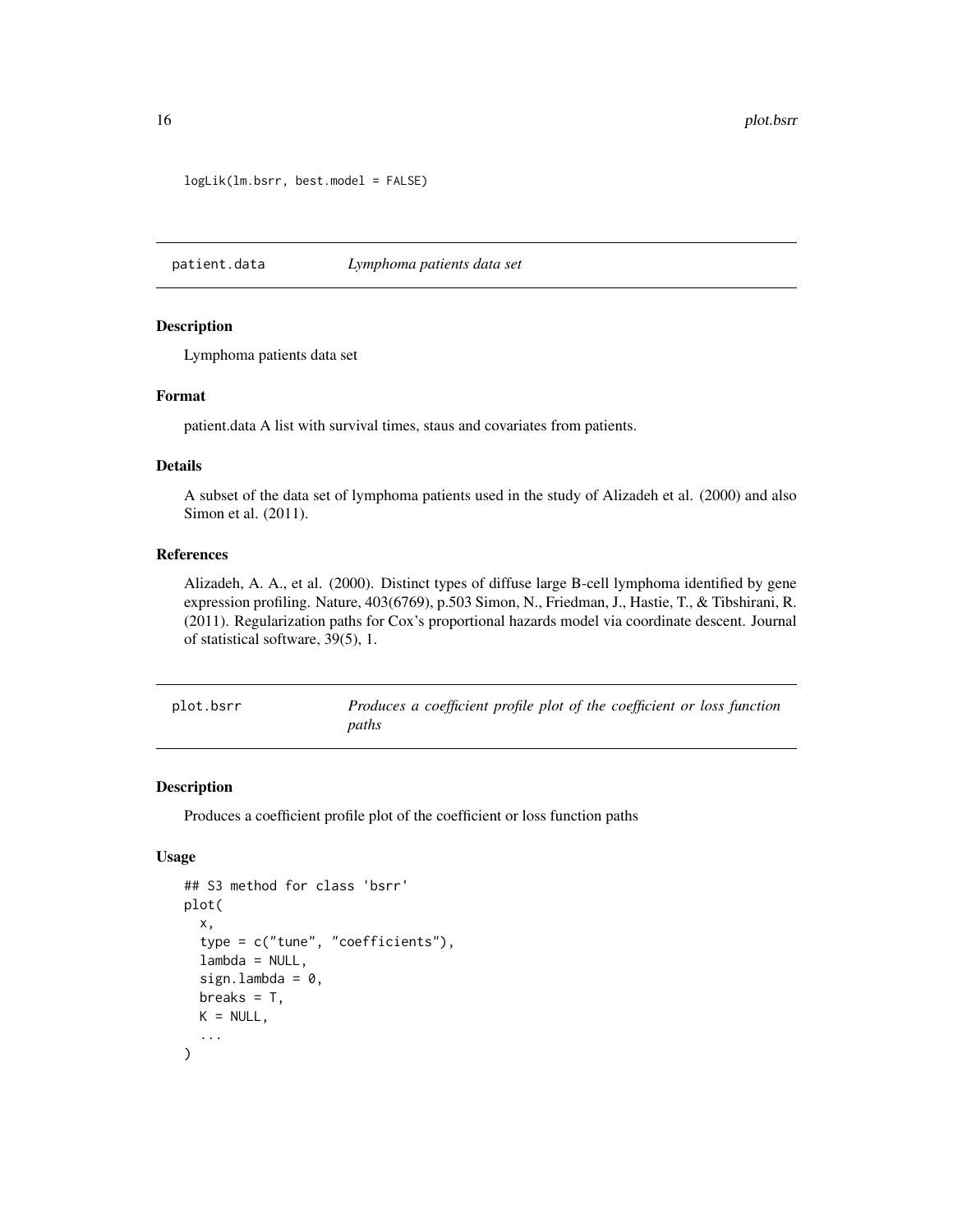#### <span id="page-16-0"></span>plot.bsrr 17

#### Arguments

| $\times$    | A "bsrr" object.                                                                                                                                                                                                                                                                                                                                                                                                                                                                                                                                                                      |
|-------------|---------------------------------------------------------------------------------------------------------------------------------------------------------------------------------------------------------------------------------------------------------------------------------------------------------------------------------------------------------------------------------------------------------------------------------------------------------------------------------------------------------------------------------------------------------------------------------------|
| type        | One of "tune", "coefficients", "both". For "bsrr" with $L_2$ shrinkage:<br>If (type $=$ "tune"), the path of corresponding information criterion or cross-<br>validation loss is provided; If type = "coefficients", a lambda should be pro-<br>vided and and this funciton provides a coefficient profile plot of the coefficient;<br>For "bsrr" object without $L_2$ shrinkage: If type = "tune", a path of lcorre-<br>sponding information criterion or cross-validation loss is provided. If type =<br>"coefficients", it provides a coefficient profile plot of the coefficient. |
| lambda      | For "bsrr" with $L_2$ shrinkage: To plot the change of coefficients with lambda<br>equals this value for type = "coefficients" or type = "both".                                                                                                                                                                                                                                                                                                                                                                                                                                      |
| sign.lambda | For "bsrr" with $L_2$ shrinkage: A logical value indicating whether to show<br>lambda on log scale. Default is 0.                                                                                                                                                                                                                                                                                                                                                                                                                                                                     |
| breaks      | For "bsrr" object without $L_2$ shrinkage: If TRUE, a vertical line is drawn at a<br>specified break point in the coefficient paths.                                                                                                                                                                                                                                                                                                                                                                                                                                                  |
| К           | For "bsrr" object without $L_2$ shrinkage: Which break point should the vertical<br>line be drawn at. Default is the optimal model size.                                                                                                                                                                                                                                                                                                                                                                                                                                              |
| $\cdots$    | Other graphical parameters to plot                                                                                                                                                                                                                                                                                                                                                                                                                                                                                                                                                    |
|             |                                                                                                                                                                                                                                                                                                                                                                                                                                                                                                                                                                                       |

#### Value

No return value, called for plots generation

#### Author(s)

Liyuan Hu, Kangkang Jiang, Yanhang Zhang, Jin Zhu, Canhong Wen and Xueqin Wang.

#### See Also

[bsrr](#page-2-1).

```
# Generate simulated data
n < - 200p <- 20
k <- 5
rho <-0.4seed <- 10
Tbeta \leq rep(0, p)
Tbeta[1:k*floor(p/k):floor(p/k)] <- rep(1, k)
Data <- gen.data(n, p, k, rho, family = "gaussian", beta = Tbeta, seed = seed)
lambda.list <- exp(seq(log(5), log(0.1), length.out = 10))lm.bsrr <- bsrr(Data$x, Data$y, method = "pgsection")
# generate plots
plot(lm.bsrr)
```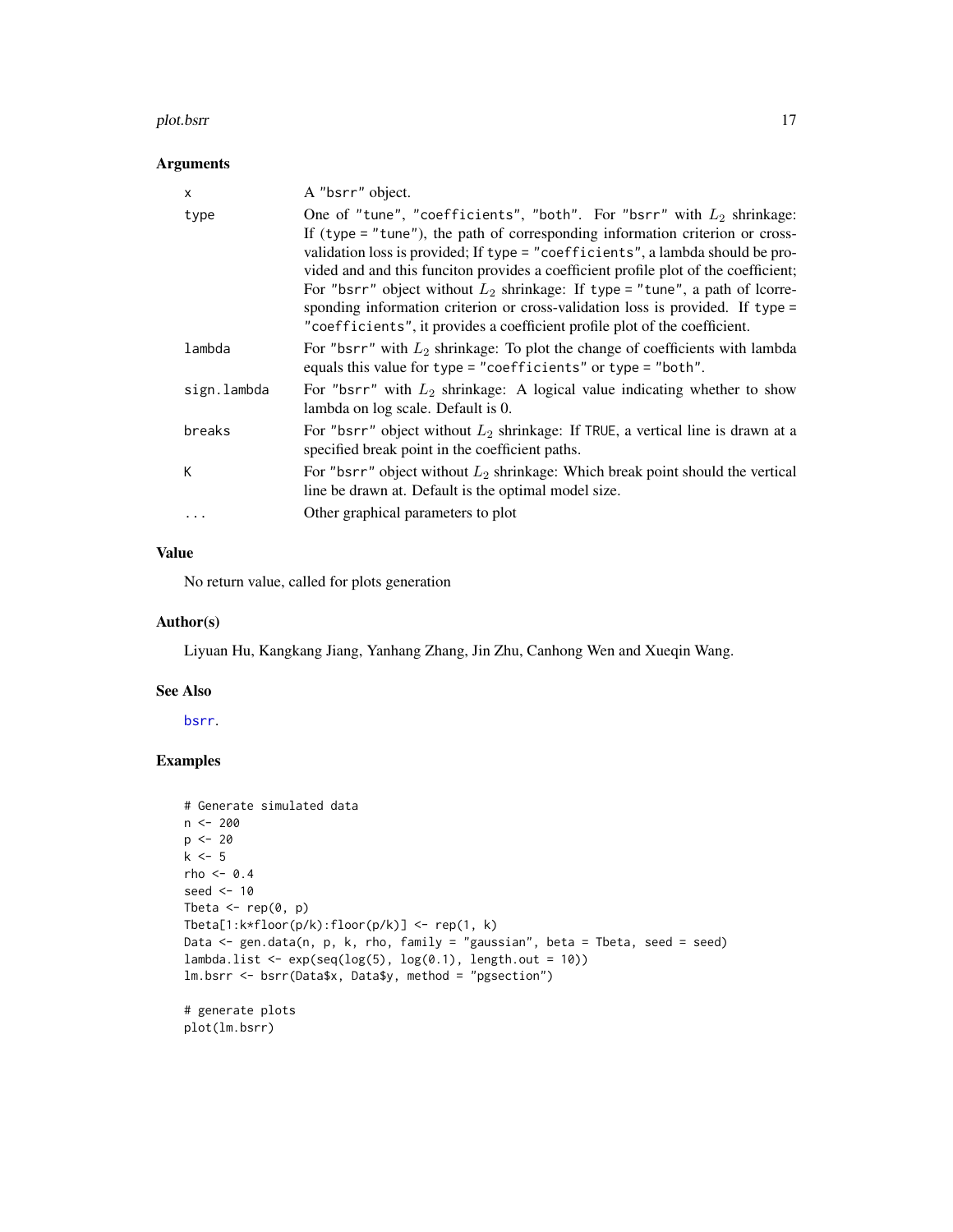<span id="page-17-1"></span><span id="page-17-0"></span>

Returns predictions from a fitted "bsrr" object.

#### Usage

```
## S3 method for class 'bsrr'
predict(object, newx, type = c("link", "response"), ...)
```
#### Arguments

| object    | Output from the bsrr function.                                                                                                                                                                                                                                                                                                                           |
|-----------|----------------------------------------------------------------------------------------------------------------------------------------------------------------------------------------------------------------------------------------------------------------------------------------------------------------------------------------------------------|
| newx      | New data used for prediction. If omitted, the fitted linear predictors are used.                                                                                                                                                                                                                                                                         |
| type      | type = "link" gives the linear predictors for "binomial", "poisson" or "cox"<br>models; for "gaussian" models it gives the fitted values. type = "response"<br>gives the fitted probabilities for "binomial", fitted mean for "poisson" and the<br>fitted relative-risk for "cox"; for "gaussian", type = "response" is equivalent<br>to type = $"link"$ |
| $\ddotsc$ | Additional arguments affecting the predictions produced.                                                                                                                                                                                                                                                                                                 |

#### Value

The object returned depends on the types of family.

#### Author(s)

Liyuan Hu, Kangkang Jiang, Yanhang Zhang, Jin Zhu, Canhong Wen and Xueqin Wang.

#### See Also

[bsrr](#page-2-1).

```
#-------------------linear model----------------------#
# Generate simulated data
n <- 200
p \le -20k \le -5rho <-0.4seed <- 10
Tbeta \leq rep(0, p)
Tbeta[1:k*floor(p/k):floor(p/k)] <- rep(1, k)
Data <- gen.data(n, p, k, rho, family = "gaussian", beta = Tbeta, seed = seed)
```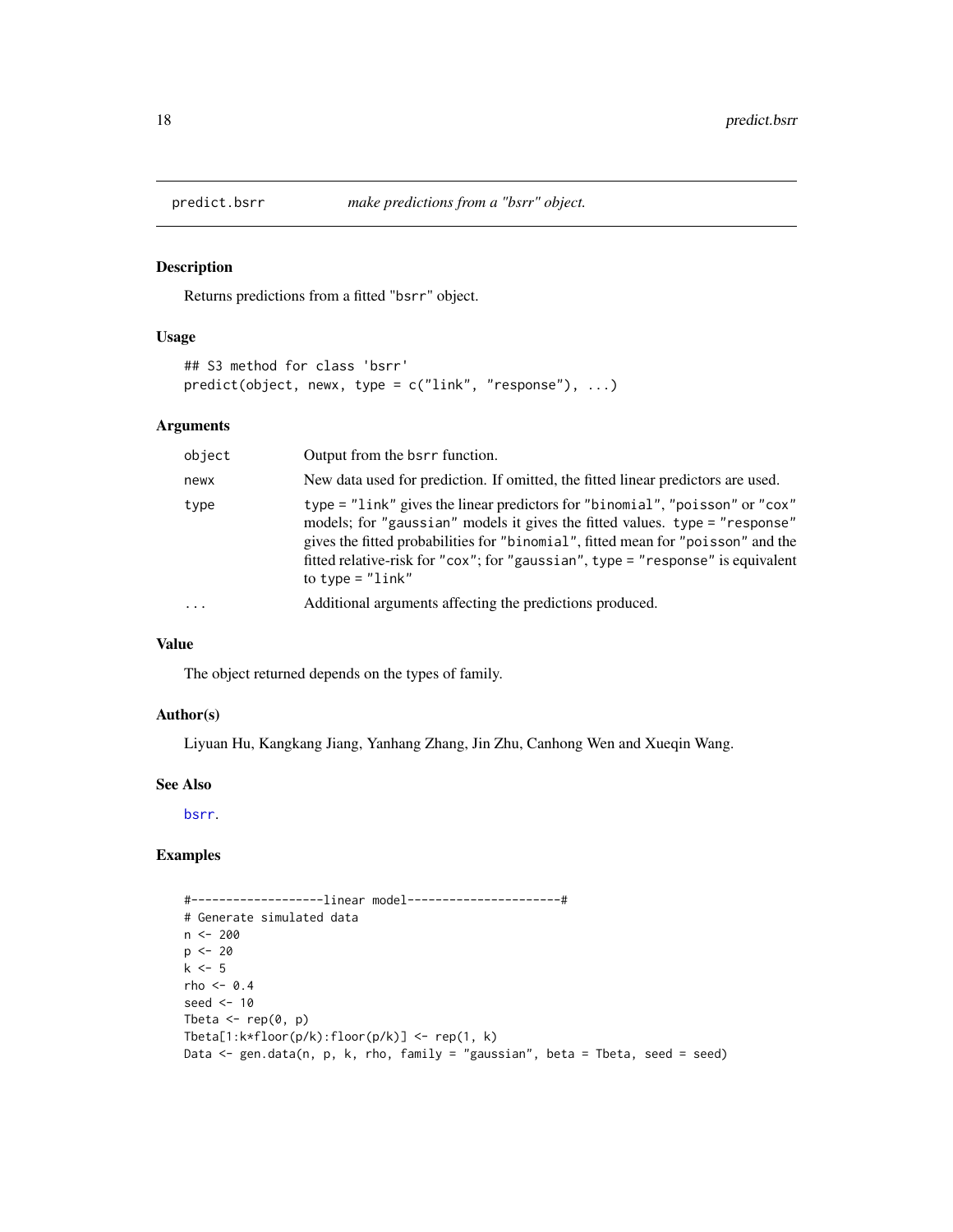#### <span id="page-18-0"></span>print.bsrr 19

```
x <- Data$x[1:140, ]
y <- Data$y[1:140]
x_new <- Data$x[141:200, ]
y_new <- Data$y[141:200]
lambda.list <- exp(seq(log(5), log(0.1), length.out = 10))lm.bsrr < -bsrr(x, y, method = "pgsection")pred.bsrr <- predict(lm.bsrr, newx = x_new)
#-------------------logistic model----------------------#
#Generate simulated data
Data <- gen.data(n, p, k, rho, family = "binomial", beta = Tbeta, seed = seed)
x <- Data$x[1:140, ]
y <- Data$y[1:140]
x_new <- Data$x[141:200, ]
y_new <- Data$y[141:200]
lambda.list <- exp(seq(log(5), log(0.1), length.out = 10))logi.bsrr <- bsrr(x, y, tune="cv",
                 family = "binomial", lambda.list = lambda.list, method = "sequential")
pred.bsrr <- predict(logi.bsrr, newx = x_new)
#-------------------coxph model----------------------#
#Generate simulated data
Data \leq gen.data(n, p, k, rho, family = "cox", beta = Tbeta, scal = 10)
x <- Data$x[1:140, ]
y <- Data$y[1:140, ]
x_new <- Data$x[141:200, ]
y_new <- Data$y[141:200, ]
lambda.list <- exp(seq(log(5), log(0.1), length.out = 10))cox.bsrr \leftarrow bsrr(x, y, family = "cox", lambda_list = lambda_list)pred.bsrr <- predict(cox.bsrr, newx = x_new)
#-------------------group selection----------------------#
beta <- rep(c(rep(1,2),rep(0,3)), 4)Data <- gen.data(200, 20, 5, rho=0.4, beta = beta, seed =10)
x <- Data$x
y <- Data$y
group.index <- c(rep(1, 2), rep(2, 3), rep(3, 2), rep(4, 3),
                rep(5, 2), rep(6, 3), rep(7, 2), rep(8, 3))
lm.groupbsrr < -bsrr(x, y, s.min = 1, s.max = 8, group.index = group.index)pred.groupbsrr <- predict(lm.groupbsrr, newx = x_new)
```
<span id="page-18-1"></span>print.bsrr *print method for a "bsrr" object*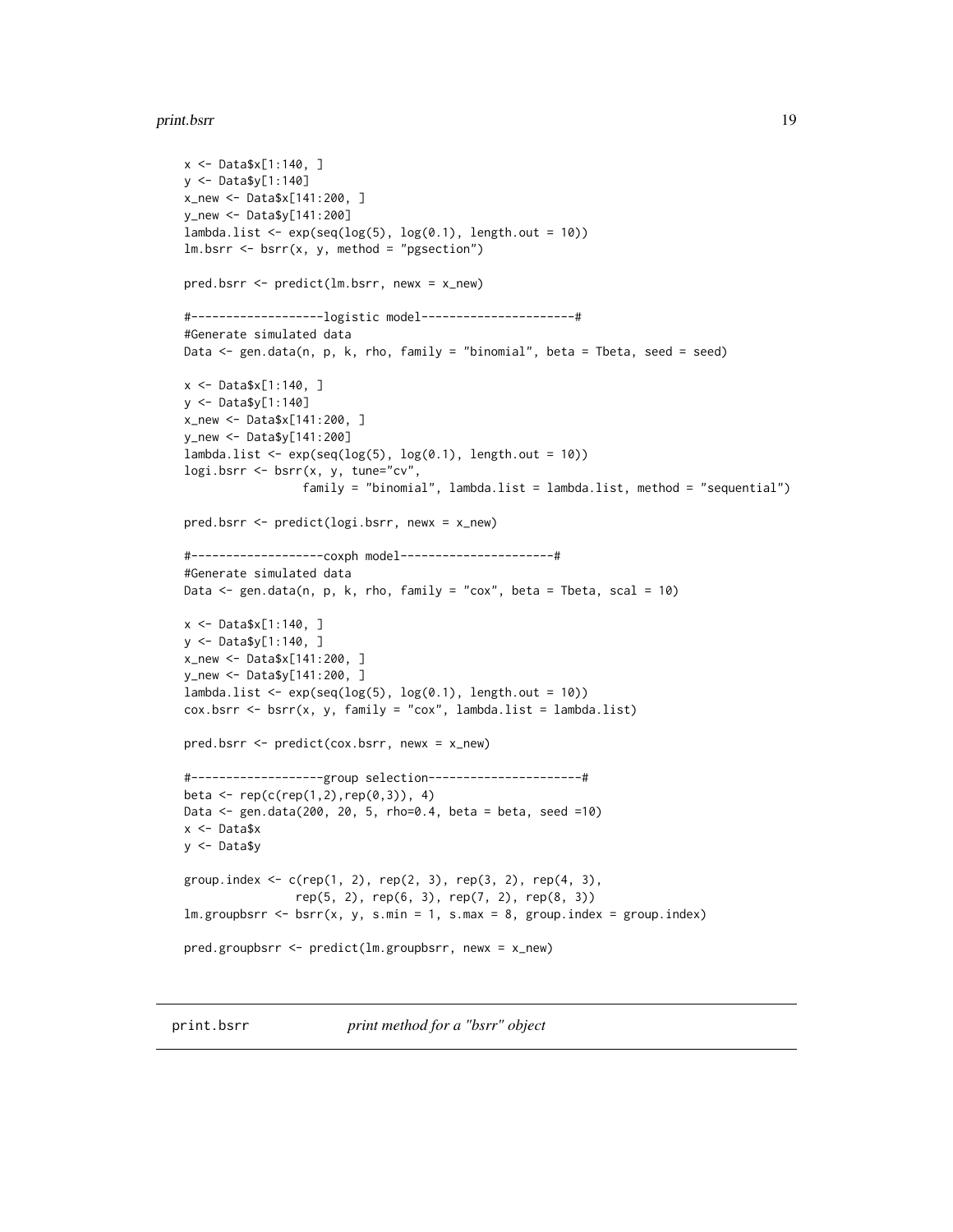Print the primary elements of the "bsrr" object.

#### Usage

```
## S3 method for class 'bsrr'
print(x, \text{ digits} = \text{max}(5, \text{ getOption("digits") - 5), nonzero = FALSE, ...})
```
#### Arguments

| x       | A "bsrr" object.                                                  |
|---------|-------------------------------------------------------------------|
| digits  | Minimum number of significant digits to be used.                  |
| nonzero | Whether the output should only contain the non-zero coefficients. |
| $\cdot$ | additional print arguments                                        |

#### Details

prints the fitted model and returns it invisibly.

#### Value

No return value, called for side effect

#### Author(s)

Liyuan Hu, Kangkang Jiang, Yanhang Zhang, Jin Zhu, Canhong Wen and Xueqin Wang.

#### See Also

[bsrr](#page-2-1), [coef.bsrr](#page-7-1).

#### Examples

```
# Generate simulated data
n = 200
p = 20k = 5rho = 0.4seed = 10Tbeta \leq rep(0, p)
Tbeta[1:k*floor(p/k):floor(p/k)] <- rep(1, k)
Data = gen.data(n, p, k, rho, family = "gaussian", beta = Tbeta, seed=seed)
lambda.list = exp(seq(log(5), log(0.1), length.out = 10))lm.bsrr = bsrr(Data$x, Data$y, lambda.list = lambda.list, method = "sequential")
```
print(lm.bsrr)

<span id="page-19-0"></span>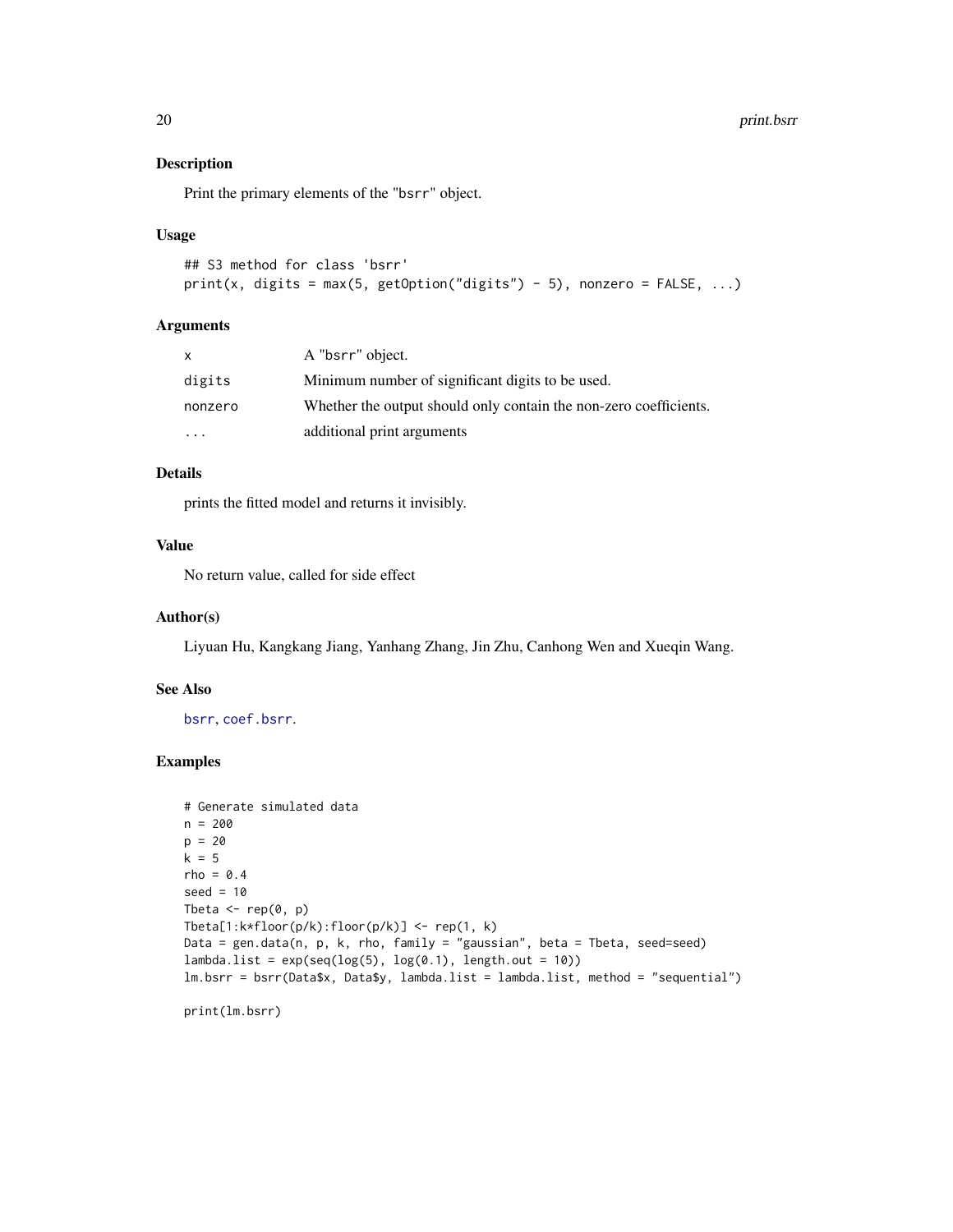<span id="page-20-0"></span>

Data from a study by by Stamey et al. (1989) to examine the association between prostate specific antigen (PSA) and several clinical measures that are potentially associated with PSA in men who were about to receive a radical prostatectomy. The variables are as follows:

- lcavol: Log cancer volume
- lweight: Log prostate weight
- age: The man's age
- lbph: Log of the amount of benign hyperplasia
- svi: Seminal vesicle invasion; 1=Yes, 0=No
- lcp: Log of capsular penetration
- gleason: Gleason score
- pgg45: Percent of Gleason scores 4 or 5
- lpsa: Log PSA

#### Format

A data frame with 97 observations on 9 variables

#### Value

No return value

#### References

Stamey, T., Kabalin, J., McNeal, J., Johnstone, I., Freiha, F., Redwine, E. and Yang, N. (1989). Prostate specific antigen in the diagnosis and treatment of adenocarcinoma of the prostate II. Radical prostatectomy treated patients, Journal of Urology 16: 1076-1083.

SAheart *Risk factors associated with heart disease*

#### Description

Data from a subset of the Coronary Risk-Factor Study baseline survey, carried out in rural South Africa.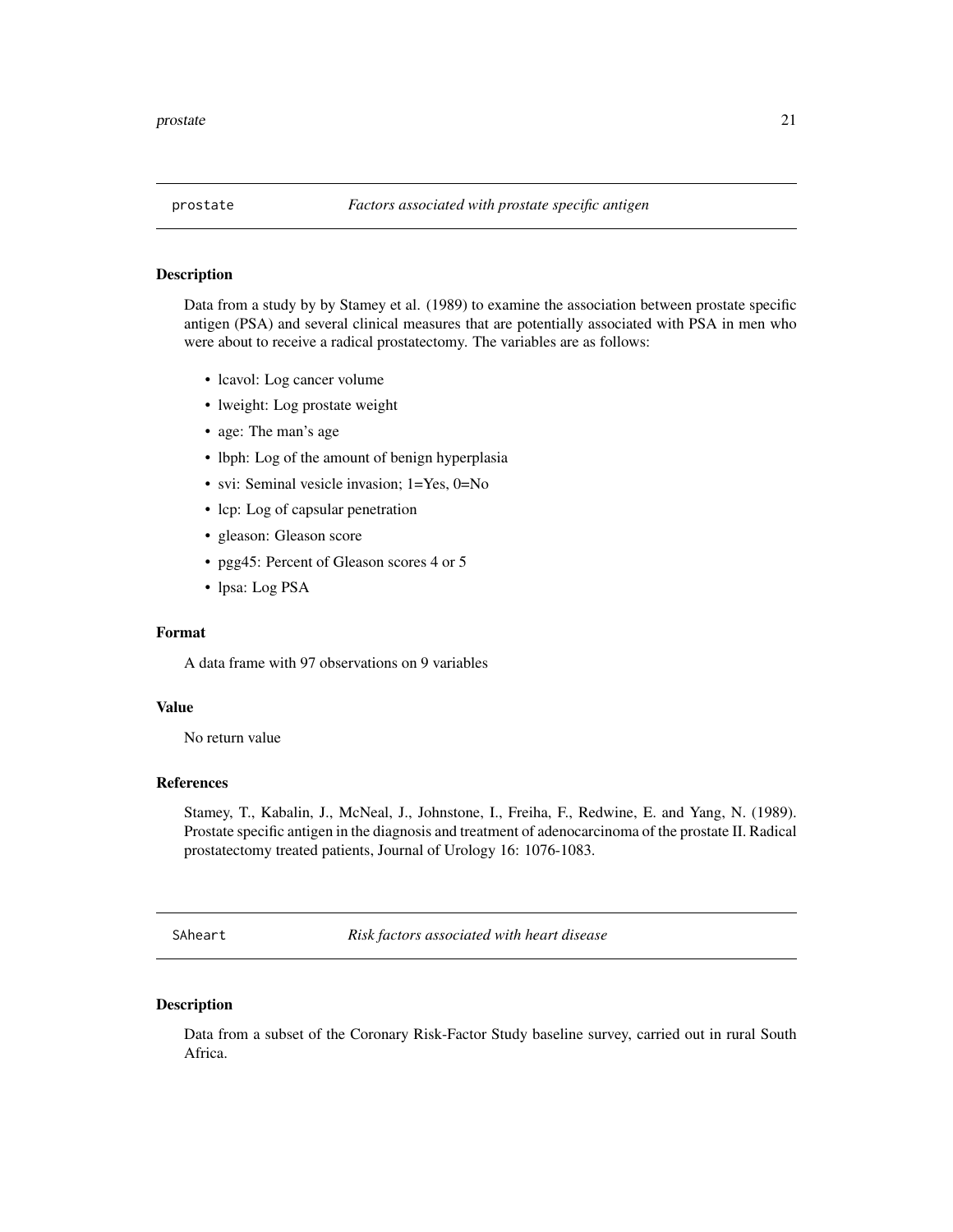#### <span id="page-21-0"></span>Format

The variables are as follows:

- sbp: Systolic blood pressure
- tobacco: Cumulative tobacco consumption, in kg
- ldl: Low-density lipoprotein cholesterol
- adiposity: Adipose tissue concentration
- famhist: Family history of heart disease (1=Present, 0=Absent)
- typea: Score on test designed to measure type-A behavior
- obesity: Obesity
- alcohol: Current consumption of alcohol
- age: Age of subject
- chd: Coronary heart disease at baseline; 1=Yes 0=No

A data frame with 462 observations on 10 variables

#### Value

No return value

#### References

Rousseauw, J., du Plessis, J., Benade, A., Jordaan, P., Kotze, J. and Ferreira, J. (1983). Coronary risk factor screening in three rural communities. South African Medical Journal 64: 430-436.

<span id="page-21-1"></span>summary.bsrr *summary method for a "bsrr" object*

#### Description

Print a summary of the "bsrr" object.

#### Usage

## S3 method for class 'bsrr' summary(object, ...)

#### Arguments

| object  | A "bsrr" object.           |
|---------|----------------------------|
| $\cdot$ | additional print arguments |

#### Value

No return value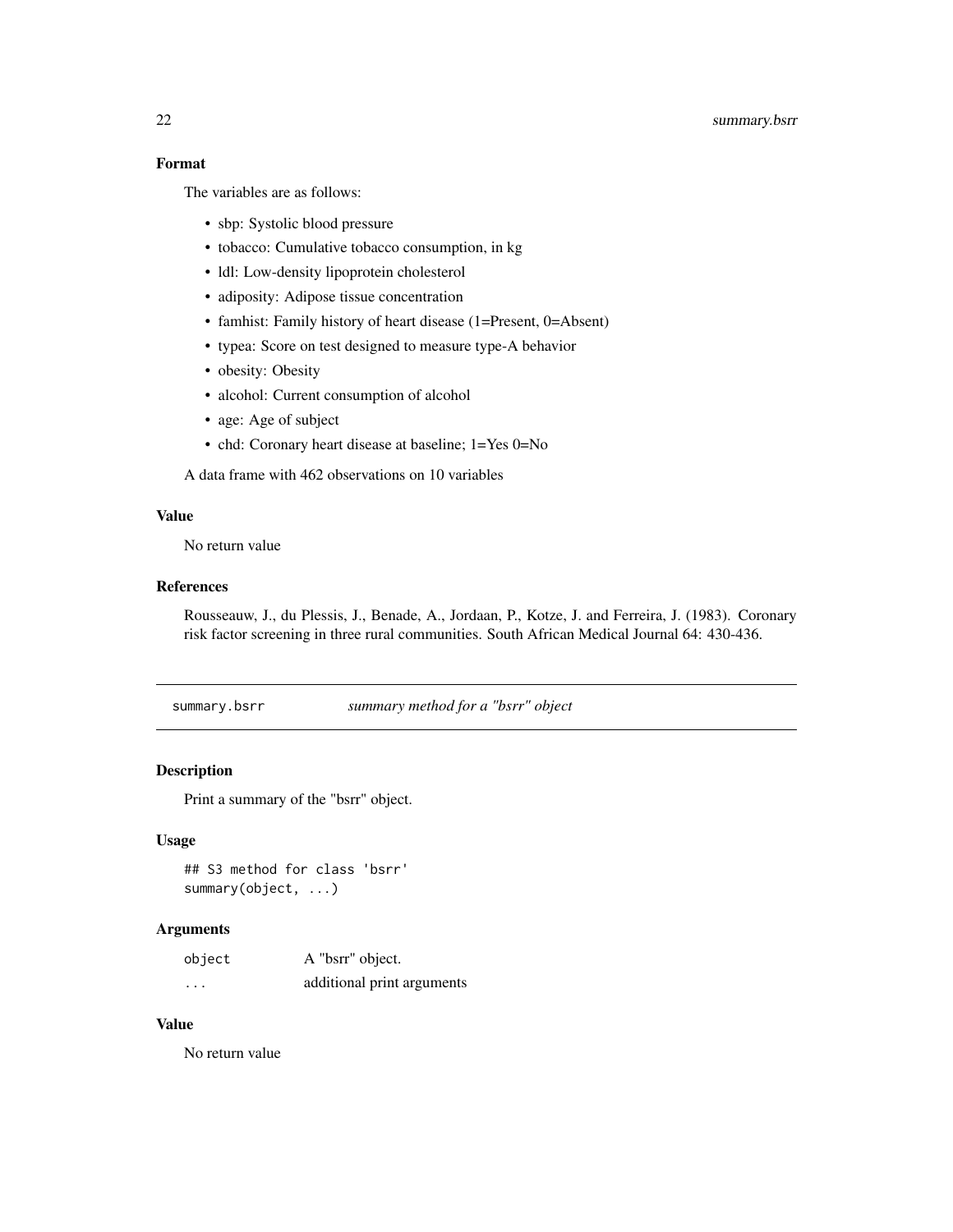#### <span id="page-22-0"></span> $\text{trim}32 \hspace{1.5cm} \text{23}$

#### Author(s)

Liyuan Hu, Kangkang Jiang, Yanhang Zhang, Jin Zhu, Canhong Wen and Xueqin Wang.

#### See Also

[bsrr](#page-2-1).

#### Examples

```
#-------------------linear model----------------------#
# Generate simulated data
n <- 200
p \le -20k \leq -5rho <- 0.4
seed <- 10
Tbeta \leq rep(0, p)
Tbeta[1:k*floor(p/k):floor(p/k)] <- rep(1, k)
Data <- gen.data(n, p, k, rho, family = "gaussian", beta = Tbeta, seed = seed)
lambda.list \leq exp(seq(log(5), log(0.1), length.out = 10))
lm.bsrr <- bsrr(Data$x, Data$y, method = "pgsection")
summary(lm.bsrr)
#-------------------group selection----------------------#
beta <- rep(c(rep(1,2),rep(0,3)), 4)Data <- gen.data(200, 20, 5, rho=0.4, beta = beta, snr = 100, seed =10)
group.index <- c(rep(1, 2), rep(2, 3), rep(3, 2), rep(4, 3),rep(5, 2), rep(6, 3), rep(7, 2), rep(8, 3))
lm.groupbsrr <- bsrr(Data$x, Data$y, s.min = 1, s.max = 8, group.index = group.index)
summary(lm.groupbsrr)
```
trim32 *The Bardet-Biedl syndrome Gene expression data*

#### Description

Gene expression data (500 gene probes for 120 samples) from the microarray experiments of mammalianeye tissue samples of Scheetz et al. (2006).

#### Format

A data frame with 120 rows and 501 variables, where the first variable is the expression level of TRIM32 gene, and the remaining 500 variables are 500 gene probes.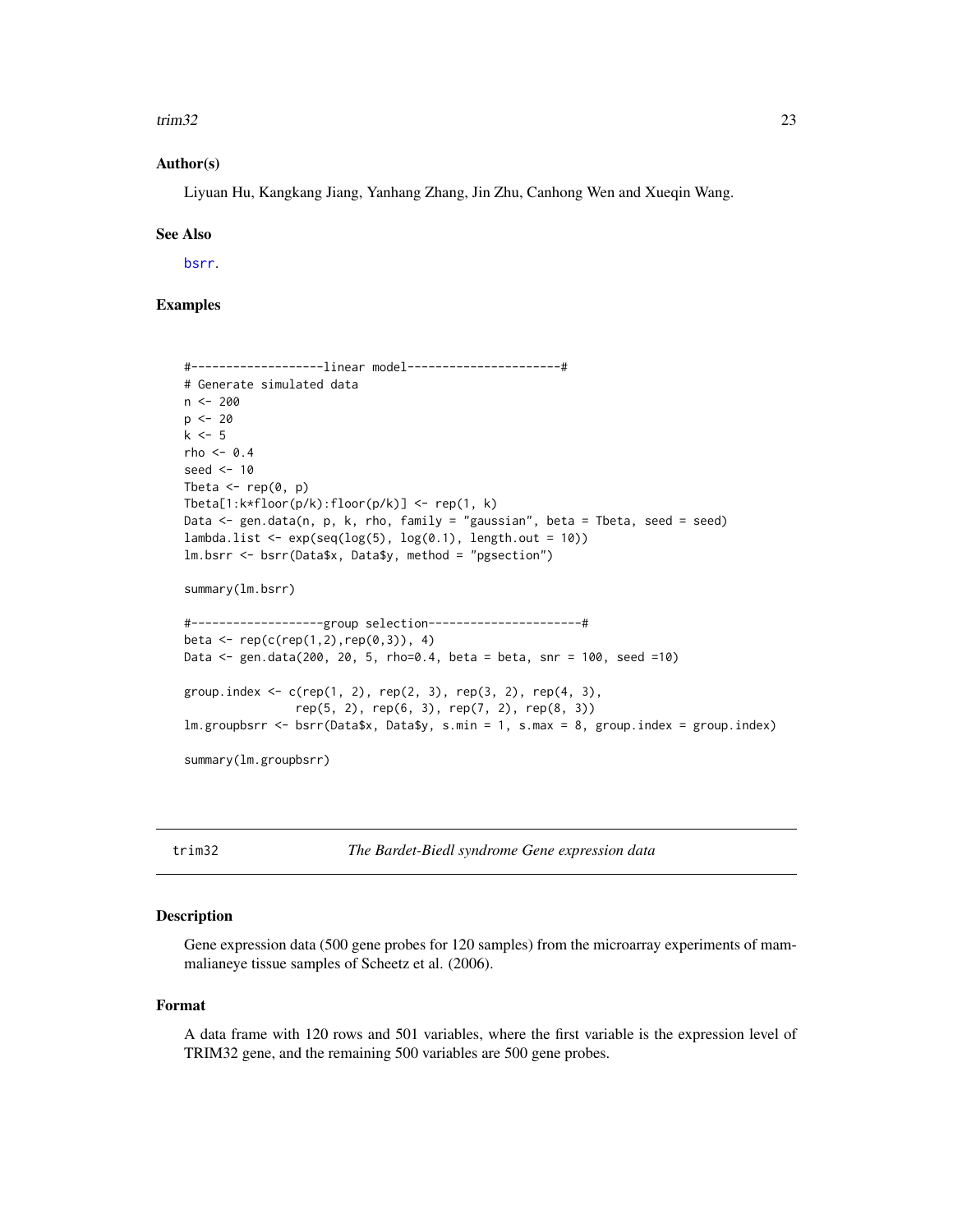#### Details

In this study, laboratory rats (Rattus norvegicus) were studied to learn about gene expression and regulation in the mammalian eye. Inbred rat strains were crossed and tissue extracted from the eyes of 120 animals from the F2 generation. Microarrays were used to measure levels of RNA expression in the isolated eye tissues of each subject. Of the 31,000 different probes, 18,976 were detected at a sufficient level to be considered expressed in the mammalian eye. For the purposes of this analysis, we treat one of those genes, Trim32, as the outcome. Trim32 is known to be linked with a genetic disorder called Bardet-Biedl Syndrome (BBS): the mutation (P130S) in Trim32 gives rise to BBS.

#### Note

This data set contains 120 samples with 500 predictors. The 500 predictors are features with maximum marginal correlation to Trim32 gene.

#### References

T. Scheetz, k. Kim, R. Swiderski, A. Philp, T. Braun, K. Knudtson, A. Dorrance, G. DiBona, J. Huang, T. Casavant, V. Sheffield, E. Stone. Regulation of gene expression in the mammalian eye and its relevance to eye disease. Proceedings of the National Academy of Sciences of the United States of America, 2006.